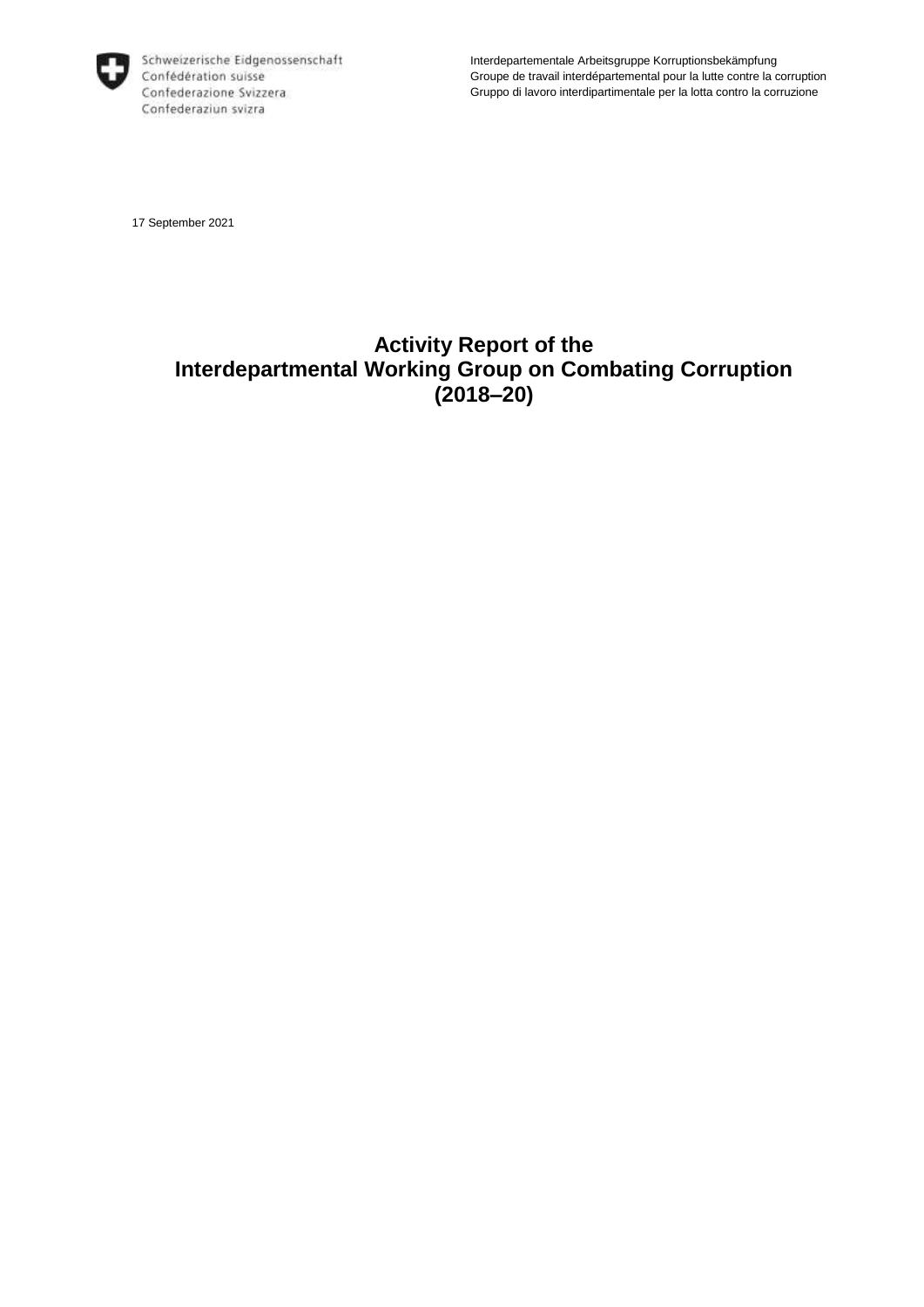# **Contents**

| 1.  |                                                                                   |
|-----|-----------------------------------------------------------------------------------|
| 2.  |                                                                                   |
| 2.1 |                                                                                   |
| 2.2 |                                                                                   |
| 2.3 |                                                                                   |
| 3.  |                                                                                   |
| 3.1 |                                                                                   |
| 3.2 |                                                                                   |
| 3.3 |                                                                                   |
| 3.4 | Indirect counter-proposal to the Responsible Business Initiative  9               |
| 3.5 |                                                                                   |
| 4.  |                                                                                   |
| 4.1 |                                                                                   |
| 4.2 |                                                                                   |
| 4.3 |                                                                                   |
| 4.4 |                                                                                   |
| 4.5 |                                                                                   |
| 4.6 |                                                                                   |
| 5.  |                                                                                   |
| 5.1 | GRECO (Council of Europe Group of States against Corruption)  13                  |
| 5.2 | OECD Convention on Combating Bribery of Foreign Public Officials in International |
| 5.3 |                                                                                   |
| 5.4 |                                                                                   |
| 6.  |                                                                                   |
|     |                                                                                   |
|     |                                                                                   |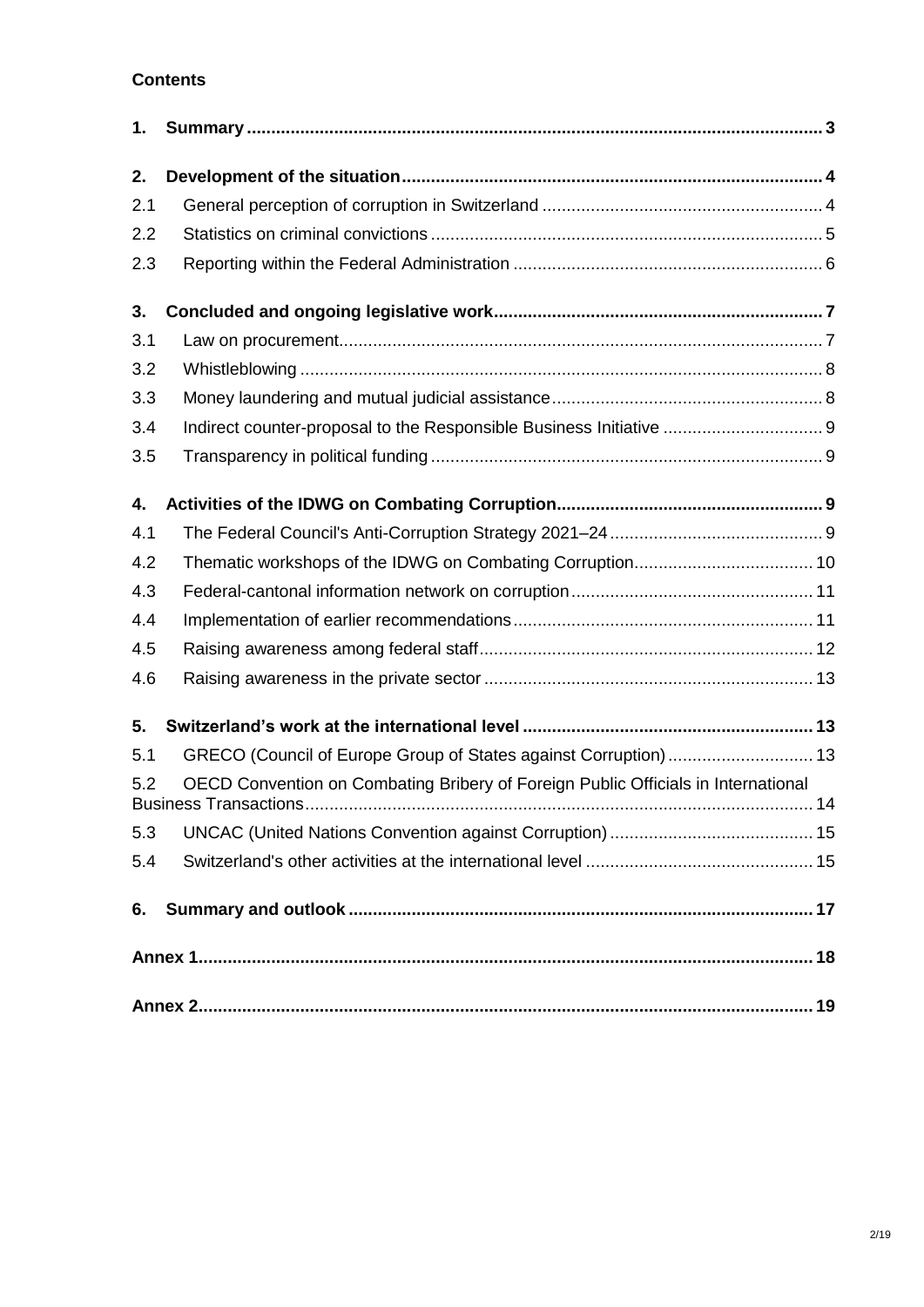### <span id="page-2-0"></span>**1. Summary**

On 25 April 2018 the Federal Council renewed the mandate of the Interdepartmental Working Group (IDWG) on Combating Corruption. This mandate includes the task of drawing up a report every three years for the attention of the Federal Council on its activities and how the situation is developing. The present report outlines the activities of the working group during the period 2018–20, as well as other national and international developments in the fight against corruption.

During the reporting period, the IDWG on Combating Corruption drafted the [Federal Council's](https://www.erweiterungsbeitrag.admin.ch/dam/eda/en/documents/publications/SchweizerischeAussenpolitik/201125_Strategie_gegen_Korruption_EN.pdf)  [Anti-Corruption Strategy 2021–24,](https://www.erweiterungsbeitrag.admin.ch/dam/eda/en/documents/publications/SchweizerischeAussenpolitik/201125_Strategie_gegen_Korruption_EN.pdf) which was adopted by the Federal Council on 25 November 2020. The strategy summarises for the first time the various activities of the Confederation in the field of combating corruption; it sets objectives and defines 42 measures. This overview is intended to provide guidance for the individual divisions and administrative units and for stakeholders outside the administration, as well as promoting joint efforts to prevent and combat corruption at the federal level.

Another highly significant event for the IDWG on Combating Corruption was the establishment of the federal-cantonal information network on corruption on 22 November 2018. The network, which is also supported by the Conference of Cantonal Governments, offers a platform for the regular exchange of experience and best practices with the cantons. Four meetings of the network have already taken place during the reporting period.

A number of important legislative processes were also under way during this period that have a direct or indirect bearing on anti-corruption. Switzerland's revised public procurement law, which focuses more strongly on preventing corruption, was completed and came into force on 1 January 2021. Anti-corruption efforts were also bolstered by the revised Anti-Money Laundering Act and the new provisions of the Swiss Code of Obligations (CO) relating to corporate reporting on non-financial matters. However, another legislative project in the area proved unsuccessful: the revision of the Swiss Code of Obligations to protect private-sector employees who report irregularities ('whistleblowers') failed in Parliament.

At the international level, Switzerland again underwent country reviews within the framework of the UN, the OECD and the Council of Europe. Overall, it was able to maintain its good reputation. However, the evaluations by other countries showed that there is room for improvement not only with regard to the national and international corruption cases, but also in Switzerland itself.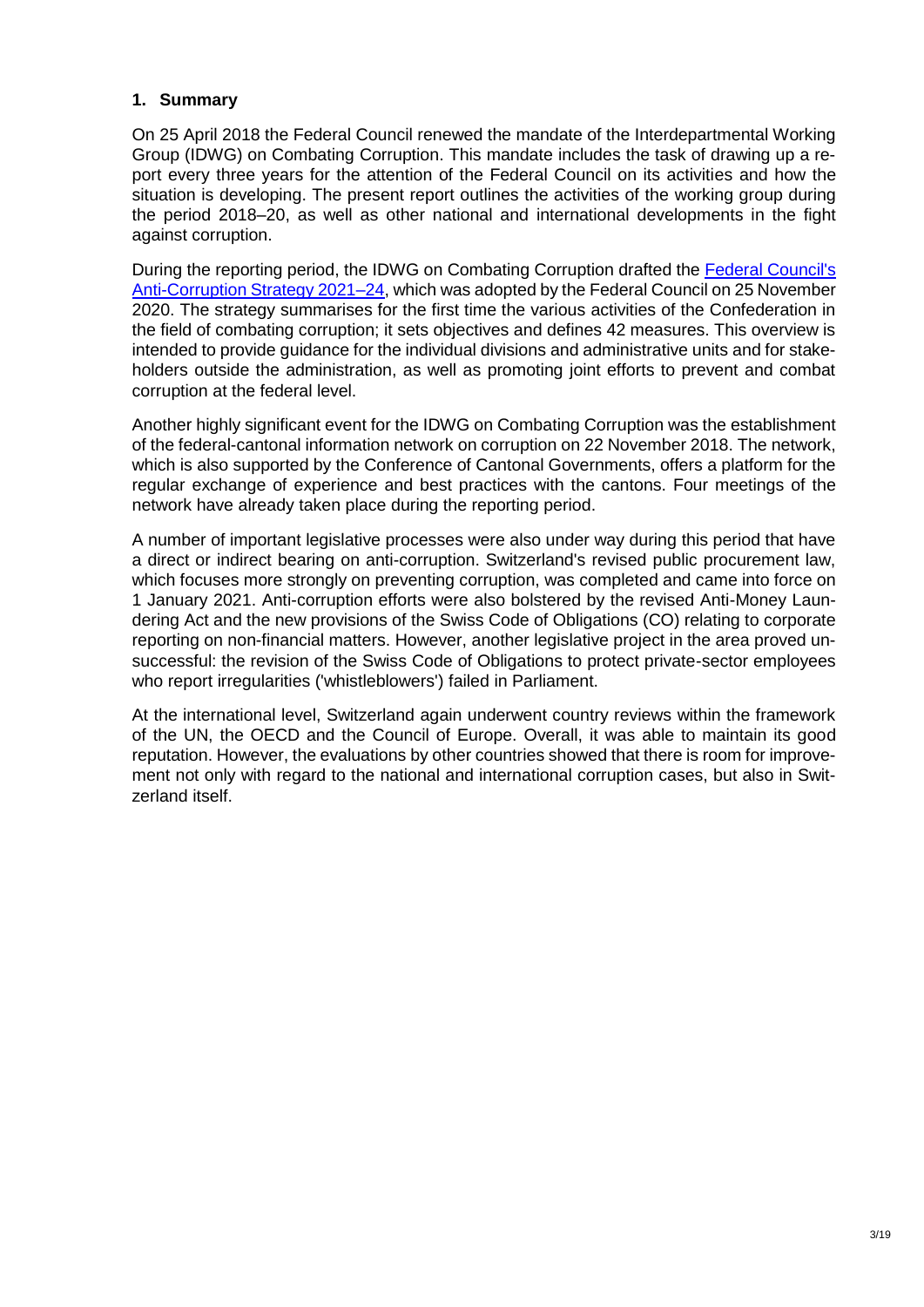# <span id="page-3-0"></span>**2. Development of the situation**

# <span id="page-3-1"></span>**2.1 General perception of corruption in Switzerland**

The number of cases of corruption detected in Switzerland remains low compared with other countries in Europe and around the world. This is confirmed by Switzerland's consistently good ratings in Transparency International's Corruption Perceptions Index (CPI):





Since the beginning of the rankings in 1995 Switzerland has never been below twelfth place; since 2012 it has never been below seventh place. In recent years, it has established itself in the group of highest-rated countries, though its total number of points remained consistent.





While the CPI reflects an outside perception, the Institutional Trust Index compiled by ETH Zurich is based on a representative survey of the Swiss population. According to this index, Swiss institutions and authorities such as the Federal Council, the Swiss Parliament, the courts, the police and the army, have enjoyed a high and generally increasing level of trust for years. In a follow-up survey in July 2020, trust in the Federal Council and Parliament even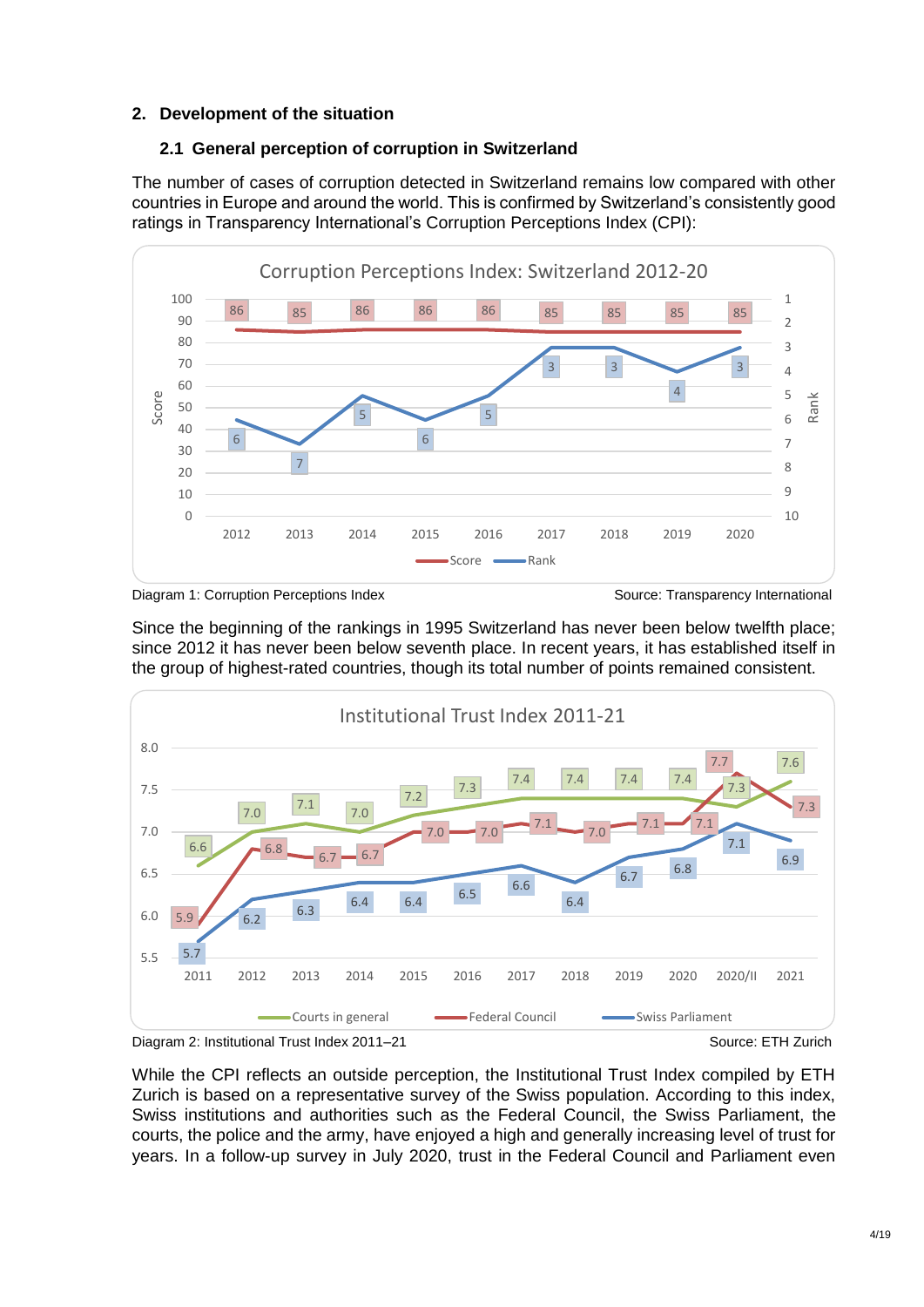reached an all-time high.<sup>1</sup> PwC's 2018 Global Economic Crime and Fraud Survey sheds light on the situation in the private sector: 39% of the 101 companies surveyed in Switzerland reported having been affected by economic crime in the last two years (compared to 41% in 2016). Bribery and corruption are increasingly affecting their business: 27% of respondents had been asked to pay a bribe in the last 24 months (up from 9% in 2016), and 20% had lost a business opportunity to a competitor they believed paid a bribe (up from 11% in 2016).<sup>2</sup> Some 70% of Swiss respondents were referring to global, not local, business opportunities.



### <span id="page-4-0"></span>**2.2 Statistics on criminal convictions**



No increase in corruption offences was observed in the criminal conviction statistics. During the reporting period, the Federal Statistical Office (FSO) recorded a total of 32 convictions for bribery offences under the Criminal Code.<sup>3</sup> These include the offences under Title Nineteen (Bribery) of the Swiss Criminal Code (SCC) and Articles 168 (Subordination in enforcement proceedings) and 281 (Corrupt electoral practices).

A longer-term analysis shows that despite the tightening of Swiss anti-corruption legislation<sup>4</sup> the number of convictions has not increased significantly. 2015 was the only year in which an unusually high number of convictions was observed, although this is explained by the presence of a single cluster of summary penalty orders.<sup>5</sup>

Criminologists believe that there is a high number of unreported cases of corruption; indeed, it should be assumed that the vast majority of corruption cases are unreported. This puts the low number of recorded offences into perspective. It should also be noted that many cases of money laundering are linked to corruption. According to an internal administrative study, corruption accounts for almost a quarter of money laundering predicate offences, with 99% of the corruption offences occurring abroad.<sup>6</sup>

1

<sup>1</sup> Security 2021 – The Trend of Opinions on Foreign, Security and Defence policy. Military Academy (MILAC) at ETH Zurich and the Center for Security Studies (CSS), ETH Zurich, Birmensdorf and Zurich.

<sup>&</sup>lt;sup>2</sup> [PwC:](https://www.pwc.ch/en/publications/2018/Global-economic-crime-survey-2018_en_web-double.pdf) [Global Economic Crime and Fraud Survey 2018 –](https://www.pwc.ch/en/publications/2018/Global-economic-crime-survey-2018_en_web-double.pdf) Swiss findings. The Swiss findings for PwC's Global [Economic Crime and Fraud Survey](https://www.pwc.com/gx/en/forensics/gecs-2020/pdf/global-economic-crime-and-fraud-survey-2020.pdf) for 2020 were not available at the time this report was written.

<sup>&</sup>lt;sup>3</sup> Swiss Criminal Code of 21 December 1937 (SR 311.0; SCC).

<sup>4</sup> Swiss anti-corruption legislation was revised in 2000, 2006 and 2016.

<sup>5</sup> Cf. 2014–17 Activity Report of the IDWG Anti-Corruption, fn. 5.

<sup>6</sup> National Risk Assessment: corruption as a predicate offence to money laundering. Report by the interdepartmental coordinating group on combating money laundering and the financing of terrorism (CGMF), April 2019.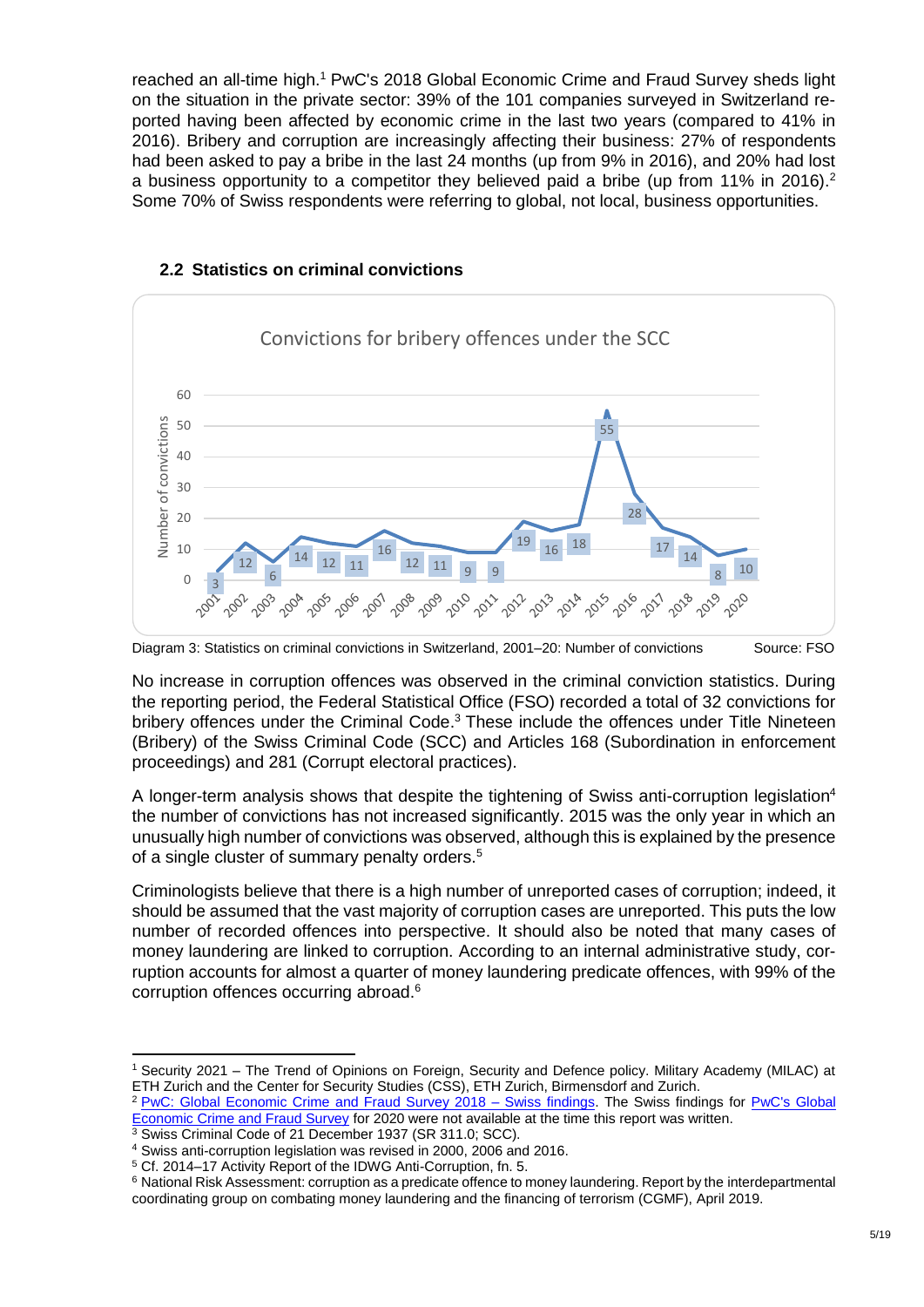# <span id="page-5-0"></span>**2.3 Reporting within the Federal Administration**

Since Article 22a of the Federal Personnel Act<sup>7</sup> came into force on 1 January 2011, federal employees have been obliged to report crimes and offences that must be prosecuted *ex officio*. Federal employees are obliged to report all crimes or offences discovered or reported to them in the course of their official activities to the prosecution authorities, their superiors or the Swiss Federal Audit Office (SFAO) (Art. 22a para. 1). Furthermore, employees are entitled to report to the SFAO other irregularities that they have discovered or that have been reported to them in the course of their official activities (Art. 22a para. 4).

Since 1 June 2017, the SFAO has operated an online whistleblowing platform [\(www.whistle](http://www.whistleblowing.admin.ch/)[blowing.admin.ch\)](http://www.whistleblowing.admin.ch/) on which private individuals as well as federal employees can securely and anonymously report suspected irregularities, acts of corruption or other illegal activities within the administrative units of the federal government or with a subsidy recipient. The number of reports received by the SFAO has risen sharply since then.



Diagram 4: Reports received by the SFAO Source: SFAO Source: SFAO Source: SFAO

The sharp increase in 2020 is due to reports related to short-time working compensation and COVID-19 credits.<sup>8</sup> The percentage of reports from federal employees remained stable at around 46% in 2018, around 45% in 2019, and 44% in 2020 (excluding COVID-19 cases).

There are also internal reporting offices within the Federal Administration, for example the Compliance Office of the Federal Department of Foreign Affairs (FDFA Compliance Office) and the ombudsperson of the Federal Roads Office (FEDRO).

<sup>-</sup><sup>7</sup> Federal Personnel Act of 24 March 2000 (SR 172.220.1; FPA).

<sup>&</sup>lt;sup>8</sup> The Money Laundering Reporting Office Switzerland (MROS) at the Federal Office of Police (fedpol) also received more than a thousand suspicious activity reports from financial intermediaries in connection with COVID-19 loans in 2020.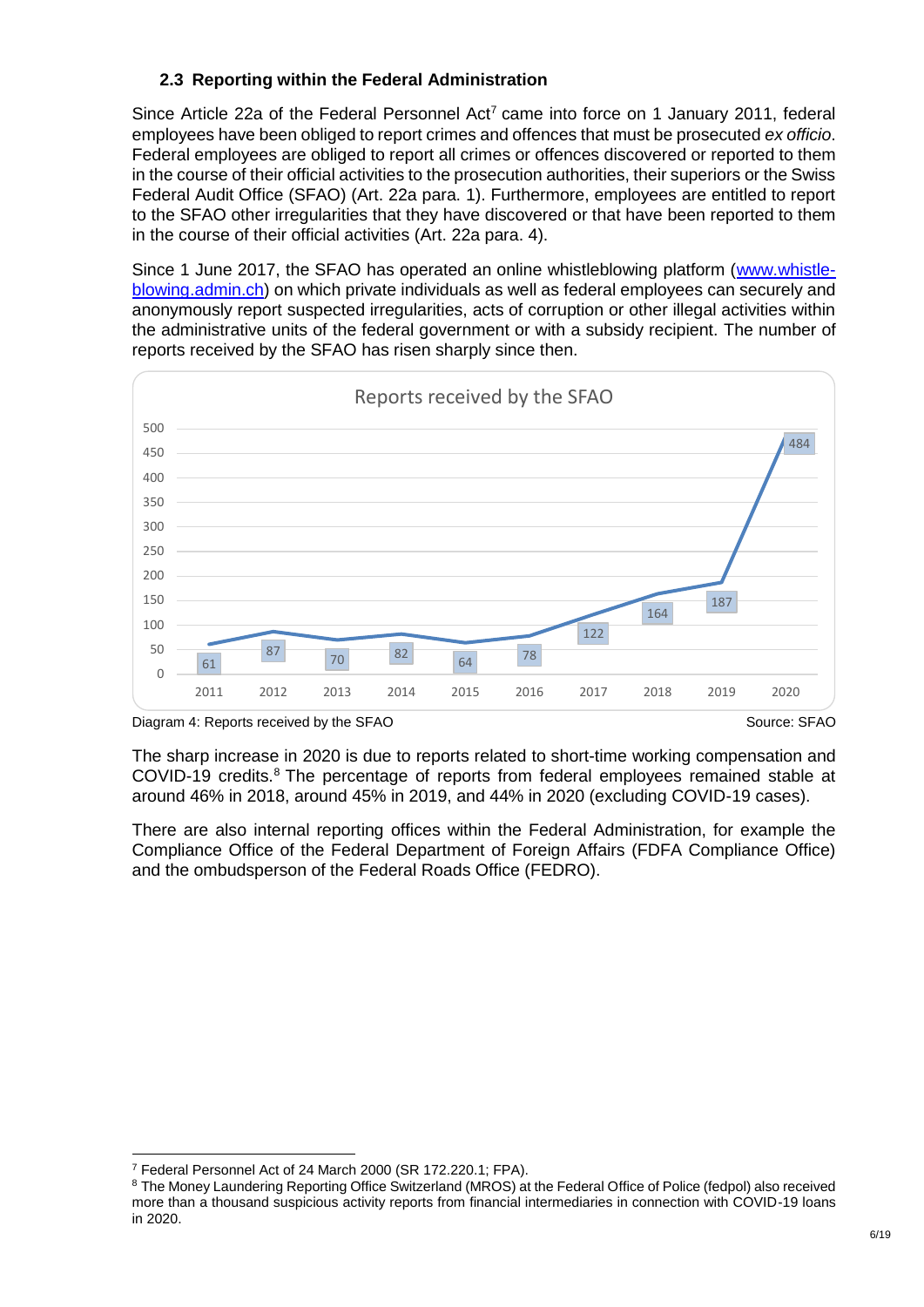National and international corruption cases continued to garner the interest of the Swiss public during the reporting period. The Federal Administration and businesses associated with the federal government were not spared: in 2018, the Federal Criminal Court sentenced an SBB employee who had enriched himself for years when awarding contracts. In 2019, three entrepreneurs and a fiduciary who had granted undue advantages to a SECO employee in connection with IT purchases accepted penalty orders from the Office of the Attorney General of Switzerland. In addition, the case of a RUAG employee who was involved in unauthorised private dealings outside of his sales role caused a stir in 2018.

Criminal proceedings related to international football and the subsequent anti-corruption measures taken by FIFA itself attracted worldwide attention. The Swiss judiciary's contribution to clarifying the case clusters relating to the Malaysian state development fund 1MDB and the Brazilian companies Petrobras and Odebrecht was positively noted. However, the involvement of Swiss financial intermediaries in these scandals also made for negative headlines.

In addition to individuals, companies were increasingly held accountable and criticised for their organisational shortcomings. In 2019, the Office of the Attorney General of Switzerland issued a penalty order requiring several companies of the Gunvor Group to pay a total of around CHF 94 million, of which CHF 4 million was a fine. As a result of serious deficiencies in its internal organisation, the oil trader had not taken measures to prevent the bribery of public officials of the Republic of the Congo and Côte d'Ivoire. In 2020, regulatory measures taken by Finma against the bank Julius Baer also attracted attention. The regulatory authority had identified serious anti-money laundering deficiencies in the context of the alleged corruption cases surrounding the Venezuelan oil company PDVSA.

# <span id="page-6-0"></span>**3. Concluded and ongoing legislative work**

### <span id="page-6-1"></span>**3.1 Law on procurement**

The National Council and the Council of States adopted the total revision of the Federal Act on Public Procurement (PPA, SR 172.056.1) on 21 June 2019. In parallel, the Swiss Parliament adopted the revised WTO Agreement on Government Procurement (2012 GPA). The completely revised PPA and the corresponding amendments to the Public Procurement Ordinance (PPO, SR 172.056.11) entered into force on 1 January 2021.

The purpose of the revision is to harmonise procurement procedures at the federal and cantonal levels; the GPA 2012 is also being integrated into national legislation at the same time. The 2012 GPA improves transparency and accords considerable weight to combating corruption in the awarding of public contracts. With the revised law on procurement, even more attention will be given in the future to systematic efforts to combat corruption than is currently the case. A fundamentally new element in the PPA is the explicit mention of corruption prevention in the object article and in the procedural principles (Art. 2 let. d and Art. 11 let. b PPA). In addition, the law contains concrete measures on combating corruption: for example, bidders and subcontractors who violate the provisions on combating corruption can be excluded from a current or future award procedure (Art. 44 para. 1 let. e PPA). This regulation takes into account a recommendation made by the OECD Working Group on Bribery. In serious cases, exclusion from future public contracts for up to five years is possible (Art. 45 para. 1 PPA), and applies to all federal contracting authorities. In less serious cases offenders can be warned. The responsible authority compiles a non-public list of the bidders and subcontractors who have been sanctioned.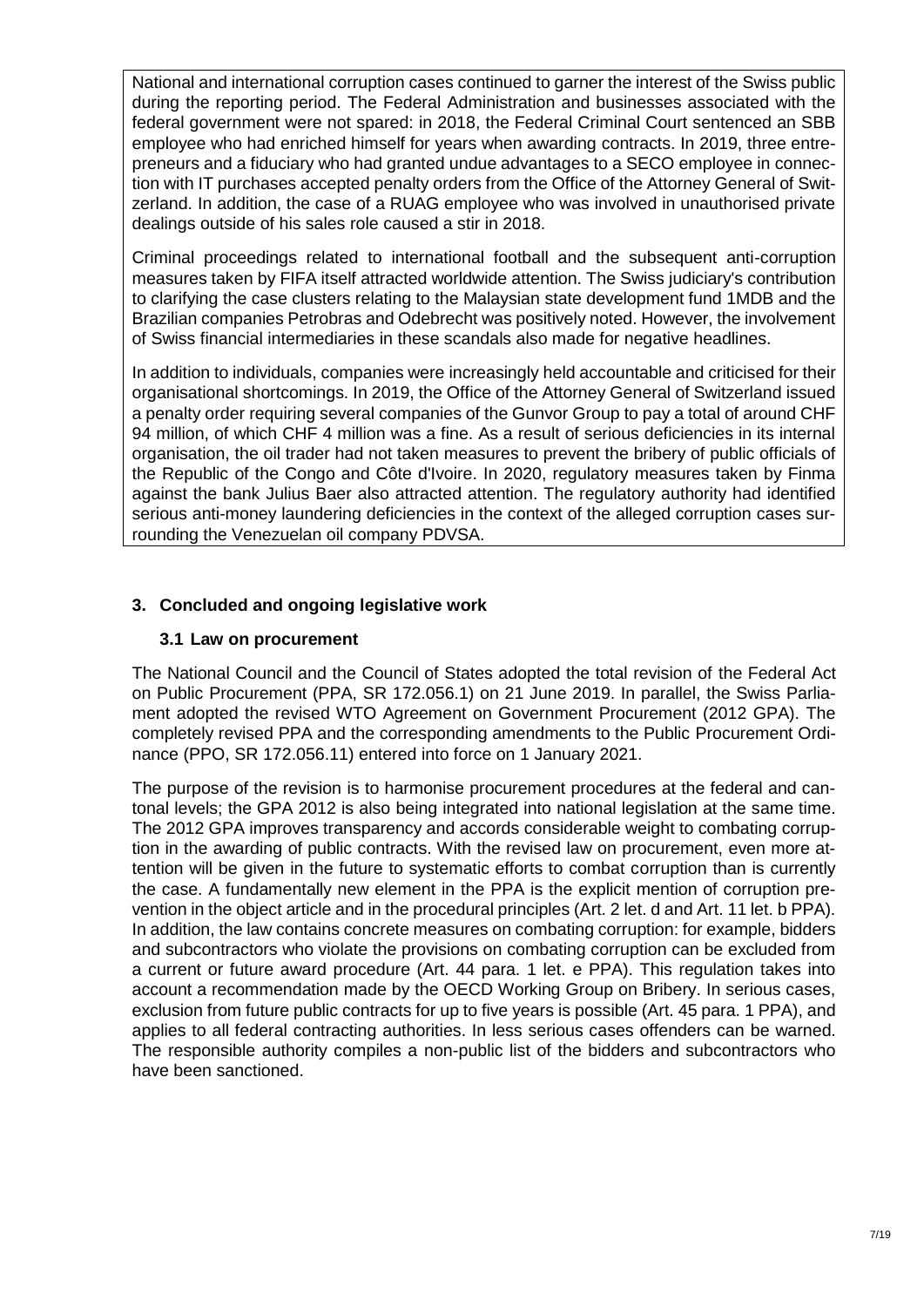# <span id="page-7-0"></span>**3.2 Whistleblowing**

The Federal Council's second project aiming to modify employment contract law was submitted to Parliament in September 2018, where it was ultimately rejected on 5 March 2020<sup>9</sup> and thus definitively brought to an end. The project aimed to clarify the conditions under which a private sector employee could report irregularities they encountered in the course of his or her work. It also aimed to allow the employee to receive compensation if they were dismissed as a result of such actions. The project was criticised as excessively complex by parties of the left and right alike. Lawmakers believed it would not truly provide whistleblowers with additional protection and would to some extent even erode existing legal certainty founded on case law. They also believed that ordinary employees would be unable to determine in advance whether the whistleblowing activity might be legal or not. During the debates, some lawmakers announced they would table new interventions to reopen the debate on this issue.

# <span id="page-7-1"></span>**3.3 Money laundering and mutual judicial assistance**

On 25 September 2020, the Swiss Parliament adopted the Federal Decree on the Council of Europe Convention on the Prevention of Terrorism and its Additional Protocol. <sup>10</sup> The main aim of this revision was to bring Swiss criminal law in line with the aforementioned texts, particularly with regard to the financing of travel and training for terrorist purposes. However, the legislator also used the revision to formalise dynamic mutual assistance in the Mutual Assistance Act (IMAC, RS 351.1) and strengthen the powers of the Money Laundering Reporting Office Switzerland (MROS) under the Anti-Money Laundering Act (AMLA, RS 955.0), which will have a positive impact on the fight against corruption in general. These modifications came into force on 1 July 2021<sup>11</sup> and can be summarised as follows:

### Reinforcement of the powers of the MROS

In the context of the report on the mutual evaluation of Switzerland in December 2016,<sup>12</sup> the Financial Action Task Force (FATF) expressed its regret that the MROS did not have the right to approach Swiss financial intermediaries who were the subject of information received exclusively from foreign counterparts. The OECD Working Group on Bribery made a similar observation in March 2018.<sup>13</sup> A modification to Article 11a AMLA corrects this issue by granting the MROS this power (see in particular 11a, paras 2bis and 3).

### Strengthening of mutual judicial assistance

Although other countries have recognised the quality of Switzerland's mutual judicial assistance on criminal matters, it is sometimes noted that a defendant's rights of appeal in this context can have an impact on the speed of a given procedure. This issue was raised by the FATF in 2016<sup>14</sup> and the OECD working group in 2018.<sup>15</sup> Although rights of appeal in this context have not been reviewed, the spontaneous transmission of information and joint investigation teams have been formalised in Articles 80*d*bis and 80*d*ter IMAC with regard to investigations on activities relating to organised crime and terrorism. These instruments will help expedite mutual assistance procedures in the areas mentioned above.

<sup>1</sup> 9 [13.094 | CO.](https://www.parlament.ch/fr/ratsbetrieb/amtliches-bulletin/amtliches-bulletin-die-verhandlungen?SubjectId=48524) [Protection of whistleblowers in the workplace \(de/fr\) | Official Bulletin| Swiss Parliament \(parla](https://www.parlament.ch/fr/ratsbetrieb/amtliches-bulletin/amtliches-bulletin-die-verhandlungen?SubjectId=48524)[ment.ch\).](https://www.parlament.ch/fr/ratsbetrieb/amtliches-bulletin/amtliches-bulletin-die-verhandlungen?SubjectId=48524)

<sup>&</sup>lt;sup>10</sup> FF 2020 7651 (de, fr, it),<https://www.admin.ch/opc/fr/federal-gazette/2020/7651.pdf>

<sup>&</sup>lt;sup>11</sup> [The fight against terrorism: reinforced criminal law provisions come into force \(admin.ch\) \(](https://www.admin.ch/gov/fr/accueil/documentation/communiques.msg-id-82906.html)de, fr, it)

<sup>12</sup> FATF, *Measures to combat money laundering and the financing of terrorism and proliferation in Switzerland*, December 2016, [https://www.fatf-gafi.org/media/fatf/content/images/mer-switzerland-2016.pdf.](https://www.fatf-gafi.org/media/fatf/content/images/mer-switzerland-2016.pdf)

<sup>13</sup> OECD, *Implementing the OECD Anti-Bribery Convention, Phase 4 Report: Switzerland*, 15 March 2018, [https://www.oecd.org/corruption/anti-bribery/Switzerland-Phase-4-Report-ENG.pdf.](https://www.oecd.org/corruption/anti-bribery/Switzerland-Phase-4-Report-ENG.pdf)

<sup>14</sup> FATF, *ibid,* Criterion 37.5, p. 226.

<sup>15</sup> OECD, *ibid,* para. 119 et seq., p. 54 and Recommendation 12(a), p. 79.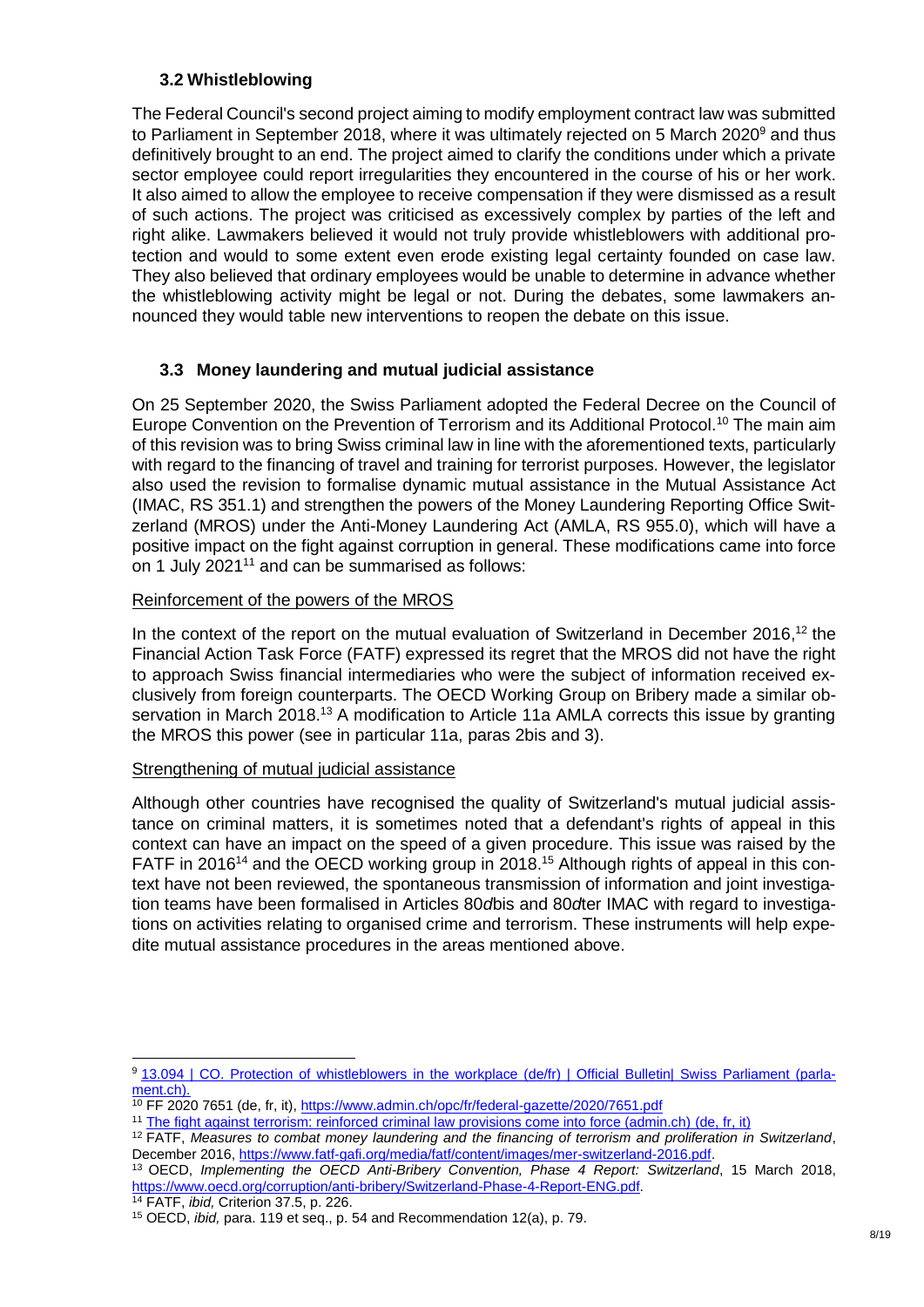### <span id="page-8-0"></span>**3.4 Indirect counter-proposal to the Responsible Business Initiative**

On 29 November 2020, the popular initiative 'For responsible businesses – protecting human rights and the environment' was rejected for failing to win support among a majority of the cantons. As a result, an indirect counterproposal will now come into force which the Federal Assembly had already adopted on 19 June 2020 as part of the revision of Swiss company law. Based on EU Directive 2014/95/EU, publicly listed companies and major financial institutions will be subject to an obligation to report on anti-corruption efforts and other non-financial matters. This includes reporting on the key risks, the measures taken and their effectiveness, or the reasons why no anti-corruption concept is being followed (i.e. on a *'*comply or explain*'* basis). The referendum period for the indirect counterproposal began on 27 April 2021 and ended on 5 August 2021 without being used. The indirect counterproposal will probably not enter into force before the end of 2021. In accordance with the Swiss Code of Obligations, the provisions cannot be applied before the financial year after the year in which the new provisions came into force.

# <span id="page-8-1"></span>**3.5 Transparency in political funding**

Regarding the draft law on the transparency of political party funding, see the final paragraph of section GRECO **(Council of Europe Group of States against Corruption)**.

# <span id="page-8-2"></span>**4. Activities of the IDWG on Combating Corruption**

The new mandate of the IDWG on Combating Corruption defines the working group as a planning and coordination body within the meaning of Art. 55 GAOA. All interested administrative units can be represented in the IDWG on Combating Corruption. Around 30 federal offices and the Office of the Attorney General of Switzerland made use of this opportunity during the reporting period; the Swiss Federal Audit Office participates in events as an observer. A core group plans and controls the IDWG's processes and performs other operational tasks. It is chaired by the FDFA (SFDP) and includes representatives of the Federal Office of Justice (FOJ), the Federal Office of Police (fedpol), the Federal Office of Armaments (armasuisse), the Federal Office of Personnel (FOPER), the Federal Office for Buildings and Logistics (FOBL), the State Secretariat for Economic Affairs (SECO), the Federal Roads Office (FEDRO) and the Office of the Attorney General of Switzerland (OAG). Finally, the IDWG on Combating Corruption has a secretary who is employed by the FDFA.

# <span id="page-8-3"></span>**4.1 The Federal Council's Anti-Corruption Strategy 2021–24**

The IDWG on Combating Corruption received a new mandate on 25 April 2018. Among other things, it involved working on strategic and operational anti-corruption objectives at the federal level and submitting them to the Federal Council for approval by 31 March 2020.

While developing the [Federal Council's Anti-Corruption Strategy 2021–24](https://www.eda.admin.ch/dam/eda/en/documents/publications/SchweizerischeAussenpolitik/201125_Strategie_gegen_Korruption_EN.pdf), the IDWG on Combating Corruption carried out a series of workshops on specific issues (see section 4.2) between November 2018 and June 2019. These were attended by numerous federal offices, the Office of the Attorney General of Switzerland, and selected representatives from the private sector, civil society, and the academic community. The discussions were based on the IDWG core group's thesis papers. These contained proposals for strategic and operational objectives and took on board suggestions and recommendations from international organisations (in particular from Switzerland's country reviews), from parliament, from the reports of the Swiss Federal Audit Office, from the strategies of similar countries and from academic publications.

The strategy for the 2021–24 period sets 11 objectives ranging from the prevention, detection and suppression of corruption through to international issues in the field: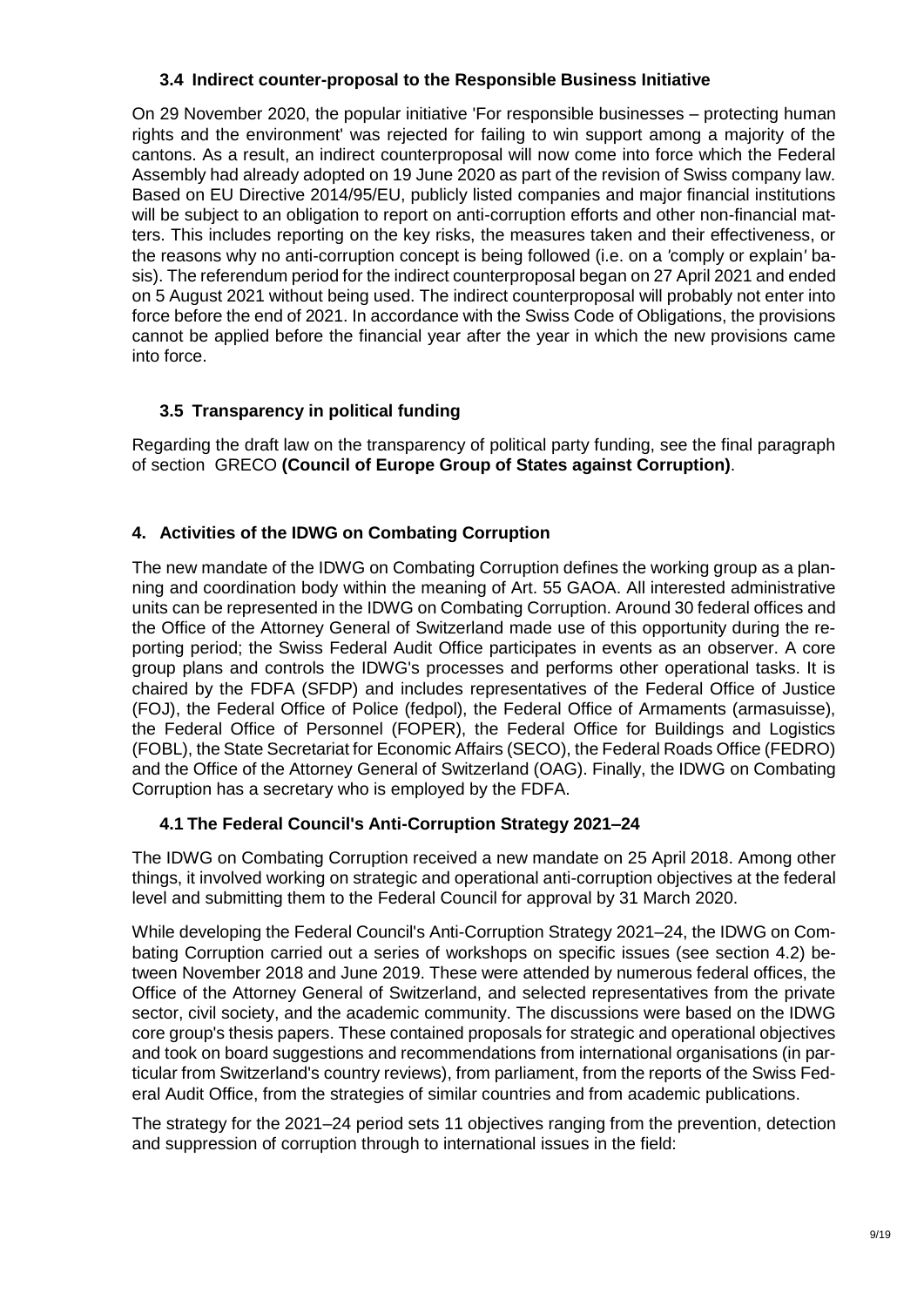- 1. All public officials and federal employees ensure that their public duties are not compromised by private interests.
- 2. The administrative units are aware of the risks of corruption specific to their field of business and pay particular attention to those activities and task areas with increased risk exposure.
- 3. The Confederation creates and preserves trust through greater transparency.
- 4. The autonomous entities act as role models in terms of integrity and transparency.
- 5. The Confederation, cantons and communes collaborate in their anti-corruption efforts and learn from each other.
- 6. Whistleblowers do not have to fear any reprisals from the Confederation.
- 7. The judicial and supervisory authorities have effective legal instruments at their disposal to prosecute corruption offences *ex officio*.
- 8. Corruption offences are prosecuted *ex officio* and appropriately punished.
- 9. Companies with honest business practices are not at a competitive disadvantage on international markets.
- 10. Switzerland is perceived as a reliable partner in the fight against corruption.
- 11. Switzerland combines international cooperation and human rights protection with the fight against corruption.

At the operational level, the strategy sets out 42 measures. Objectives and measures are to be understood as strategic directions. They are to be clarified by the competent administrative units, with the existing areas of responsibility remaining unchanged.

After some unforeseen delays, notably in connection with the COVID-19 pandemic, the Federal Council's Anti-Corruption strategy 2021-24 was adopted by the Federal Council on 25 November 2020. In this context, the IDWG on Combating Corruption was tasked, among other things, with facilitating the implementation of the listed measures by the competent administrative units, supporting the realisation of the objectives by means of recommendations, and keeping the cantons up to date.

The IDWG on Combating Corruption intends to closely accompany and monitor the implementation of the measures by means of various monitoring instruments (questionnaires, reporting within the framework of IDWG workshops and meetings of the core group, etc.). To this end, the core group has drawn up an implementation and monitoring plan. The IDWG on Combating Corruption will provide information on this process and on the implementation status of the individual measures in the next activity report (2021–23); in addition, the FDFA will have the implementation of the strategy evaluated by an independent body so that the Federal Council can take stock at the end of 2024.

# <span id="page-9-0"></span>**4.2 Thematic workshops of the IDWG on Combating Corruption**

During the reporting period the IDWG on Combating Corruption organised six events, each of which addressed a current priority issue with specialist speakers and interactive panel discussions. These events served to raise awareness on preventing and combating corruption both among members of the IDWG and, depending on the topic under discussion, a wider audience from within and outside the Federal Administration. Due to social distancing restrictions related to the COVID-19 pandemic, all IDWG events in 2020 were held in a purely virtual format for the first time. The following thematic priorities were addressed between 2018 and 2020:

- 'Corruption in civil engineering', meeting and workshop on 29 May 2018, Bern
- 'Results of OECD country monitoring Phase 4', workshop on 17 September 2018, Bern
- 'Compliance in the Federal Administration', workshop on 4 February 2019, Bern
- 'Corruption in the healthcare sector', workshop on 21 October 2019, Bern
- Financial control and COVID-19 measures / revised procurement law, virtual workshop on 26 May 2020
- 'How do you measure corruption?', virtual workshop on 27 November 2020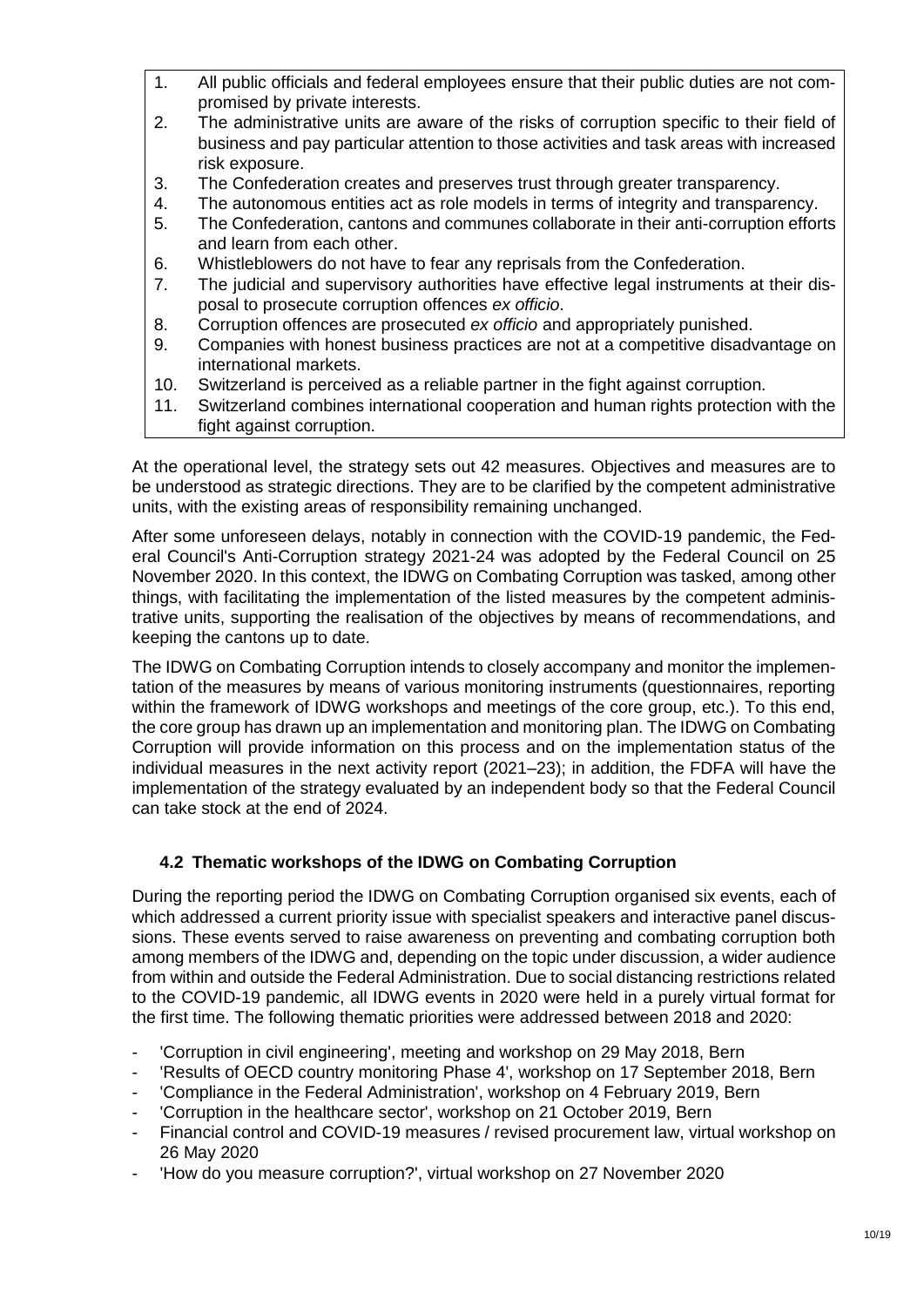The IDWG on Combating Corruption also conducted five workshops for the drafting of the Federal Council's Anti-Corruption Strategy 2021–24:

- 'Goals and priorities', workshop on 22 November 2018, Bern
- 'Prevention', workshop on 1 March 2019, Bern
- 'Detection and repression', workshop on 2 April 2019, Bern
- 'International issues', workshop on 2 May 2019, Bern
- 'Institutional issues', workshop on 4 June 2019, Bern

Detailed information on individual IDWG workshops can be found on the [website of the IDWG](https://www.eda.admin.ch/eda/en/fdfa/foreign-policy/financial-centre-economy/corruption/working-group-combating-corruption.html)  [on Combating Corruption](https://www.eda.admin.ch/eda/en/fdfa/foreign-policy/financial-centre-economy/corruption/working-group-combating-corruption.html) under 'Documents'. The consistently high number of participants at the meetings and thematic workshops – both online and in person – confirms the relevance of the chosen topics and the ongoing need for discussion and exchange between the various stakeholders active in the field of anti-corruption at federal offices and in the private sector, civil society and academia.

### <span id="page-10-0"></span>**4.3 Federal-cantonal information network on corruption**

During the reporting period, the IDWG on Combating Corruption established a regular dialogue with the cantons. It pursued the Federal Council's mandate to set up an information network on corruption with the cantons and enlisted the support of the Conference of Cantonal Governments (CCG) to that end. The federal-cantonal information network on corruption was set up on 22 November 2018 in Bern. Its meetings usually take place twice a year: they facilitate the mutual exchange of experience and help raise awareness on various aspects of the fight against corruption. The meetings are attended by the president and core group of the IDWG on Combating Corruption, as well as by the secretary general of the CCG and representatives nominated by the 26 cantons. The Association of Swiss Communes, the Swiss Union of Cities, the Conference of Public Prosecutors, and the Association of Audit Offices of German-Speaking Switzerland and the Principality of Liechtenstein are also invited. The Conférence des chefs des contrôles financiers des cantons latins (Conference of the heads of financial control for the French- and Italian-speaking cantons) is represented by the delegate of the Canton of Ticino.

The federal-cantonal information network on corruption has so far met on the following occasions:

- Constituent meeting on 22 November 2018 in Bern
- 'Whistleblower protection', meeting on 4 June 2019 in Bern
- 'Codes of conduct for administrative staff', meeting on 26 November 2019 in Zurich
- 'Administrative and disciplinary proceedings in administration', virtual meeting on 27 November 2020

### <span id="page-10-1"></span>**4.4 Implementation of earlier recommendations**

The core group of the IDWG on Combating Corruption had put forward several recommendations in the 2014–17 activity report, which it subsequently followed up on (see Annex 1). During the reporting period, the focus was on strategy development; no other recommendations were made.

The core group had noted in the past that the employment contracts of a number of senior federal employees did not contain revolving-door clauses on possible moves to the private sector (also known as 'pantouflage'). It therefore made the recommendation that, in order to avoid possible conflicts of interest, such clauses should be included in employment contracts of senior managers in the Federal Administration where objectively appropriate. In its 2014– 17 activity report, the IDWG on Combating Corruption announced that the core group would continue to monitor the practical implementation of this recommendation.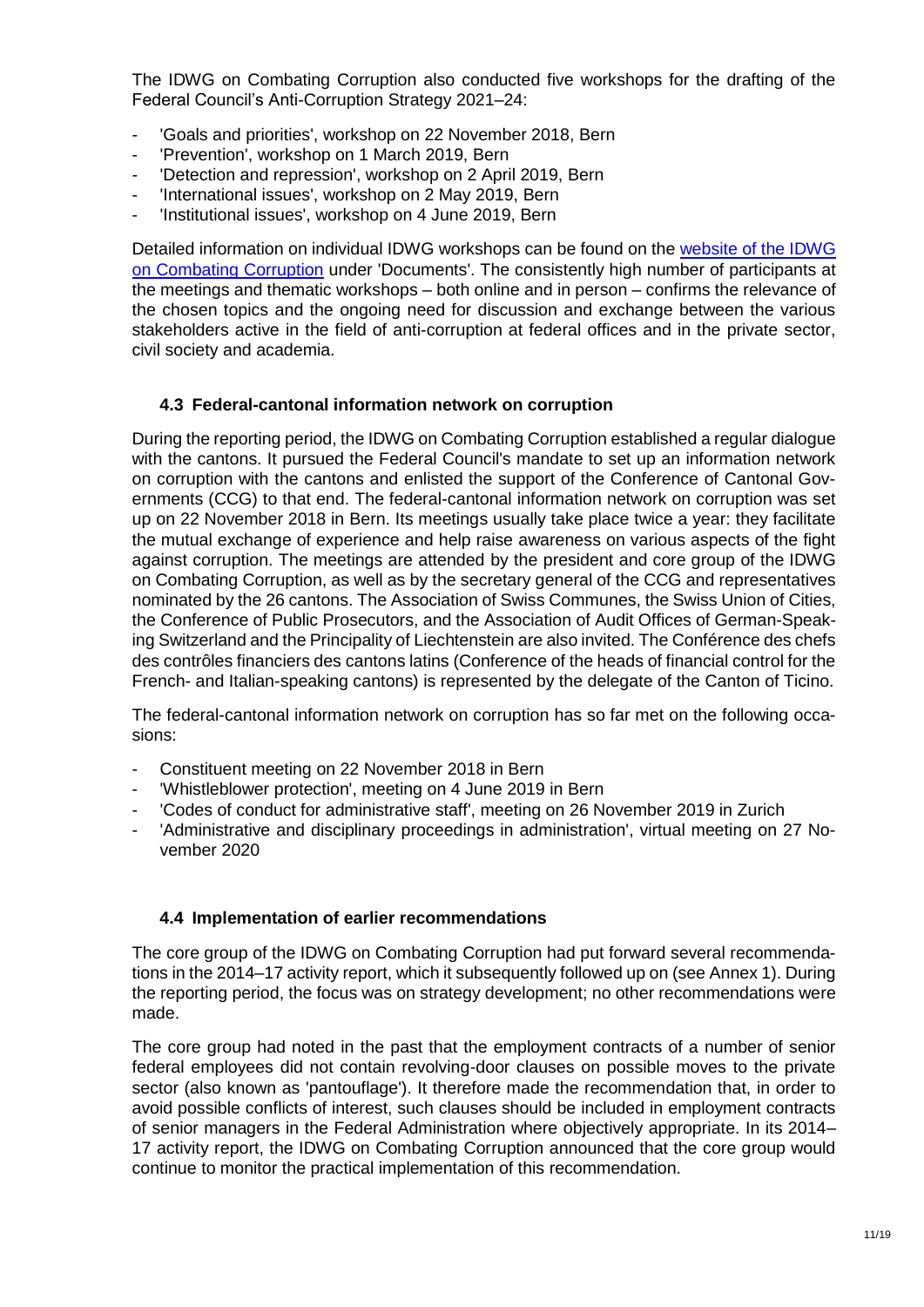To this end, on 25 October 2019 the IDWG on Combating Corruption sent a survey to the secretariats general of the seven departments to determine the number of employment contracts in the Federal Administration with revolving-door clauses. The evaluation revealed only three cases of revolving-door clauses since 2016. As a result of the survey, the IDWG on Combating Corruption sent a letter to the secretaries general and heads of HR of the departments on 4 March 2020, warning them of the risk of conflicts of interest when employees transfer directly from the Federal Administration to the private sector, and encouraging then to make greater use of revolving-door clauses. A corresponding measure can also be found in the Federal Council's Anti-Corruption Strategy 2021–24, measure ten of which states that: 'the waiting period under Art. 94*b* FPersO for public servants taking up private employment will be applied more frequently in order to avoid conflicts of interest.'

### <span id="page-11-0"></span>**4.5 Raising awareness among federal staff**

At the request of the IDWG on Combating Corruption, the Conference of Secretaries General (CSG) decided in December 2015 to declare the completion of the e-learning module 'Corruption prevention and code of conduct' compulsory for all federal employees of salary grades 12–23 with managerial functions and E-Gate access, as well as for all employees of salary grades 24–38, effective from 1 January 2017. The core group announced in its 2014–17 activity report that it would closely monitor the practical implementation of this decision by the CSG.

According to the information currently available to the core group, the e-learning module 'Corruption prevention and code of conduct' is still compulsory for the employees mentioned. The line managers and HR divisions of the departments can use the LMS learning platform to check whether the module has actually been completed. Since 2017, a total of 13,120 people have completed the module. Given that around 10,000 people at the Federal Administration fall within the relevant target groups, it is safe to conclude that module uptake is high.

In addition, individual members of the IDWG on Combating Corruption or the secretariat contributed to educational and training events for specific target groups, for example prospective diplomats (within the framework of the annual economic module provided by SECO). In April 2019, the FDFA renewed its guidelines on the role of the external network in tackling corruption. These not only deal with the prevention of corruption in the Federal Administration and elsewhere, but also provide advice to Swiss companies who face demands for bribes or feel disadvantaged by a foreign competitor's corrupt behaviour.

Until 2019, the prevention of corruption was addressed in the FOBL's basic course on procurement by speakers from fedpol. As part of the redesigned training course for the Federal Professional Examination 'Public Procurement Specialist with Federal Diploma', the FOBL has since 2020 provided all employees of the public-sector contractors of the Confederation, cantons and communes with an e-learning tool on compliance focusing on preventing corruption in public procurement. This online training course was developed in collaboration with fedpol and can be completed in around an hour.

As one of the central public sector procurement agencies, the Federal Roads Office (FEDRO) also conducts preventive work in the area of procurement, which is particularly susceptible to corruption: four to five times a year, it raises awareness among new employees on ethics and corruption prevention in general and with regard to FEDRO. Combating corruption is also a fixed part of the procurement training sessions that take place once or twice a year.

Finally, the IDWG on Combating Corruption publishes a monthly collection of press articles entitled 'Radar Korruption' to ensure its members have the necessary information and documentation. This periodical as well as the thematic events ensure that the IDWG's members can help raise awareness within their administrative units.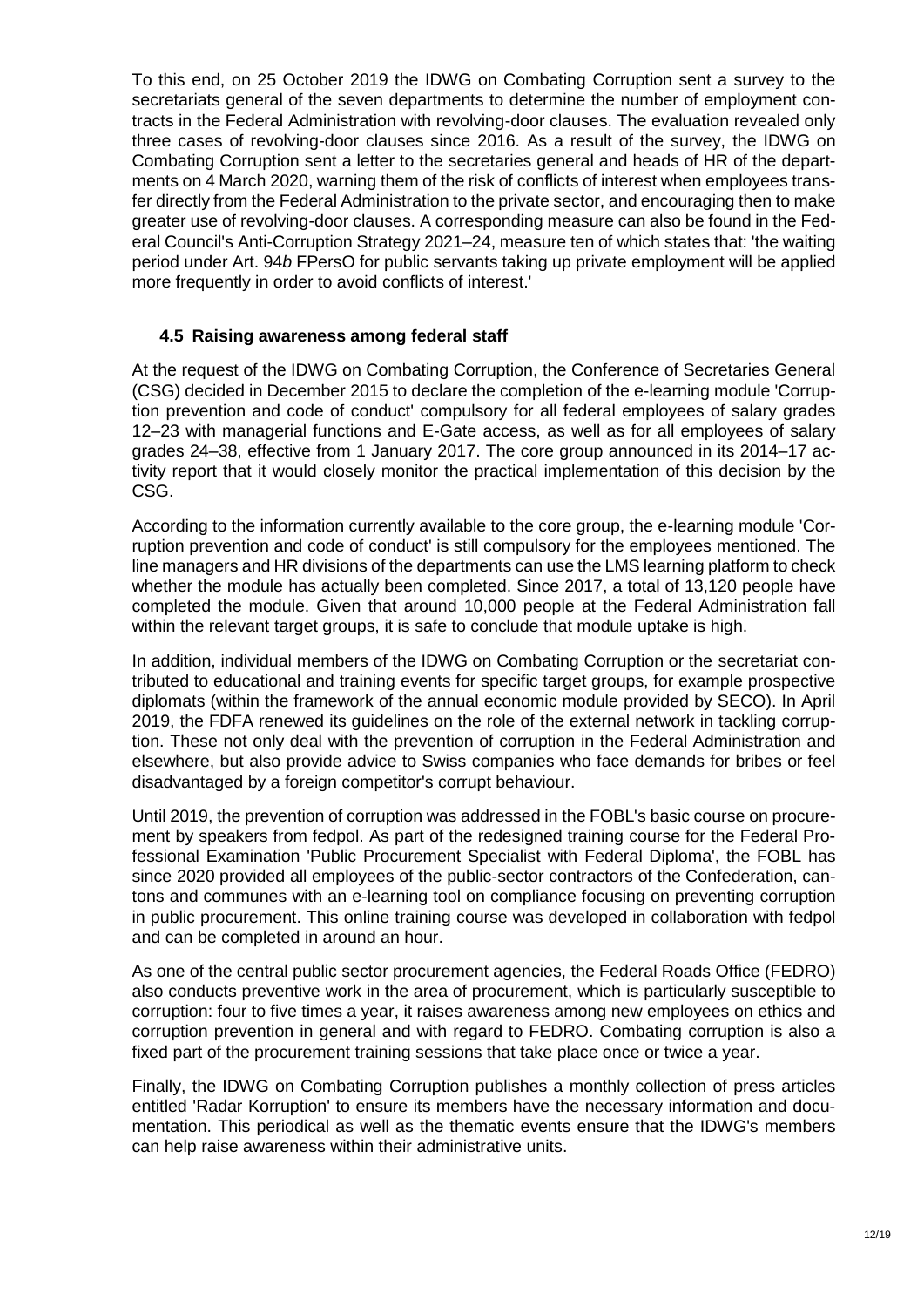### <span id="page-12-3"></span><span id="page-12-0"></span>**4.6 Raising awareness in the private sector**

Preventing corruption is also part of the Federal Administration's efforts to strengthen corporate social responsibility (CSR). Preventing corruption was the topic of a sub-chapter in the OECD Guidelines for Multinational Enterprises and featured in the corresponding awarenessraising events, as well as being a focus point at the 2019 annual event of the Global Compact Network Switzerland.

In line with its mandate to implement the OECD Anti-Bribery Convention, SECO participated in 15 events organised either by or with the business community, raising awareness of the issue of international corruption among more than 400 employees of SMEs and banks. As part of the Compliance Roundtable, the FDFA and SECO remained in regular contact with the compliance officers of Swiss companies and with Transparency International Switzerland. SECO also participated in conferences and training sessions for public and private sector representatives from other countries (including Algeria and the Democratic Republic of the Congo).

The SECO website, which includes information on corruption prevention for companies, was updated and expanded in 2020. Following a recommendation by the core group, the FDFA also worked with the representations abroad to update the [list](https://www.eda.admin.ch/content/dam/eda/en/documents/aussenpolitik/finanzplatz-wirtschaft/List-National-Anti-Corruption-Authorities_EN.pdf) of anti-corruption reporting offices. This is available to the public and in particular to all Swiss companies and private individuals wishing to report suspected instances of corruption abroad to the relevant local authorities.

# <span id="page-12-1"></span>**5. Switzerland's work at the international level**

Both at its meetings and within the core group, the IDWG on Combating Corruption regularly exchanged information on developments at the international level with the aim of coordinating Switzerland's positions in the various processes and forums at this level. Particular interest was paid to the intergovernmental peer reviews of the UN, OECD and Council of Europe, which examine the implementation of basic standards.

# <span id="page-12-2"></span>**5.1 GRECO (Council of Europe Group of States against Corruption)**

The Council of Europe Group of States against Corruption (GRECO) is an institution of the Council of Europe. Its 50 member states include all the member states of the Council of Europe, as well as the United States, Belarus and Kazakhstan. Switzerland joined automatically on 1 July 2006 after ratifying the Criminal Law Convention on Corruption (SR 0.311.55).

GRECO's objective is to improve the ability of its members to prevent and combat corruption by ensuring they respect the relevant norms and standards of the Council of Europe. It uses a mutual peer evaluation process to achieve this objective.

As part of the fourth evaluation round, Switzerland was assessed in December 2016 with regard to its measures for reinforcing the integrity of and preventing corruption in its Parliament, federal courts and the Office of the Attorney General of Switzerland. In its first follow-up report, which was adopted in March 2019, GRECO's assessment was that Switzerland had implemented five of the twelve recommendations it had made to the country in December 2016. Three other recommendations were viewed as partially implemented.

GRECO was particularly pleased at the implementation of the three recommendations regarding federal prosecutors. With regard to members of parliament, GRECO welcomed the plan by the offices of Switzerland's two chambers of parliament to create a single document detailing all the rights and obligations of members of parliament, complete with commentary and examples. Parliamentary commissions must now also publish additional information on their key documents. Members of Parliament must now include details on their professional activities in their declarations of interest. With regard to judges, no measures have been taken to reinforce the quality and objectivity of the recruitment process for judges in federal courts. Judges are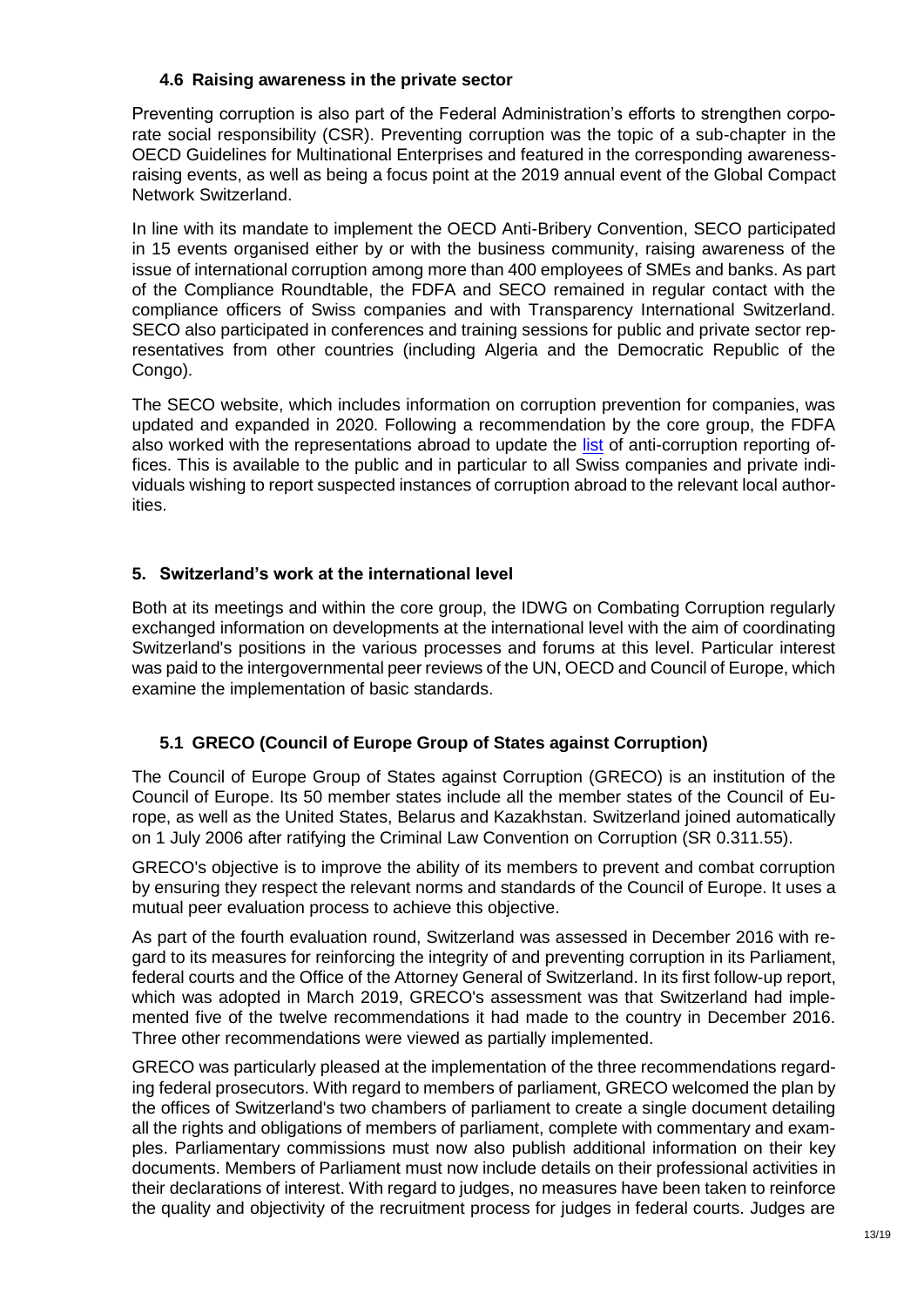still allowed to contribute to political parties, even though the government has acknowledged that this practice poses problems with regard to the independence of the judiciary. The only progress GRECO noted with regard to the judiciary was the work of the Federal Supreme Court and, to a lesser extent, the Federal Criminal Court on creating a code of conduct for their judges.

In December 2020 Switzerland provided a new report on the additional measures taken with regard to the pending measures.

With regard to the third evaluation cycle, in June 2018 GRECO noted that no measures had been taken to implement its recommendations on the transparency of political party funding.

In June 2019 GRECO adopted a new follow-up report on Switzerland (the Sixth Interim Compliance Report), in which it observed that a parliamentary committee of the Council of States had prepared a preliminary draft law on the transparency of political party funding. GRECO believes that this draft law responds to the majority of the recommendations put forward in its 2011 evaluation report, although some points will require further work, for example the threshold from which transparency rules apply. Switzerland was therefore released from the noncompliance procedure it had been subject to for six years (since October 2013). In 2020, Switzerland provided new information on the legislative proposal's progress in Parliament.

### <span id="page-13-0"></span>**5.2 OECD Convention on Combating Bribery of Foreign Public Officials in International Business Transactions**

On 31 May 2000, Switzerland ratified the OECD Convention of 17 December 1997 on Combating Bribery of Foreign Public Officials in International Business Transactions (OECD Anti-Bribery Convention).<sup>16</sup> A system of country monitoring is in place to examine whether the OECD Anti-Bribery Convention is being effectively implemented and applied in the signatory states.

In March 2018 Switzerland was assessed by its peers in the OECD working group on corruption as part of the fourth evaluation phase. The official report details the specific challenges Switzerland faces in this area and lists the progress made by Switzerland since the third evaluation phase in December 2011. The working group welcomed Switzerland's firm implementation of the convention, evidenced by the number of people and companies convicted of transnational corruption. It regretted that there was a limit of CHF 5 million to sanctions against legal entities, as this deprived the sanctions of the effective, proportionate and dissuasive character recommended by the convention. The working group requested that the prosecuted cases be more widely publicised in order to raise the profile of the punitive action taken by the authorities, and to make it more predictable and transparent. This is all the more important given the vast majority of transnational corruption cases are prosecuted out of court via summary penalty orders. With regard to detection, the working group welcomed the key role played by the MROS in the detection of transnational corruption. It noted that lawyers, notaries, accountants and auditors are not able to contribute to detection because they were not involved in the fight against the money laundering, as required by international standards. Finally, the working group regretted the absence of a legal and institutional framework for the protection of whistleblowers in the private sector and called for a reform in this area as soon as possible.

In October 2020, after two years of work, Switzerland presented the working group with its report, in which it outlined the measures it had taken to implement the recommendations put forward in the 2018 review. The working group acknowledged the work that had been done in these two years, including the effective implementation of 11 recommendations and the partial recommendation of 18 recommendations. It was pleased to note an increase in the means provided to the MROS, and therefore of its role in detecting transnational corruption. It also welcomed the adoption of the revised federal law on public procurement, as well as SECO's

1

<sup>&</sup>lt;sup>16</sup> The OECD Convention of 17 December 1997 on Combating Bribery of Foreign Public Officials in International Business Transactions has so far been signed by the 38 OECD member states and six other countries (Argentina, Brazil, Bulgaria, Peru, Russia and South Africa). It entered into force in Switzerland on 30 July 2000.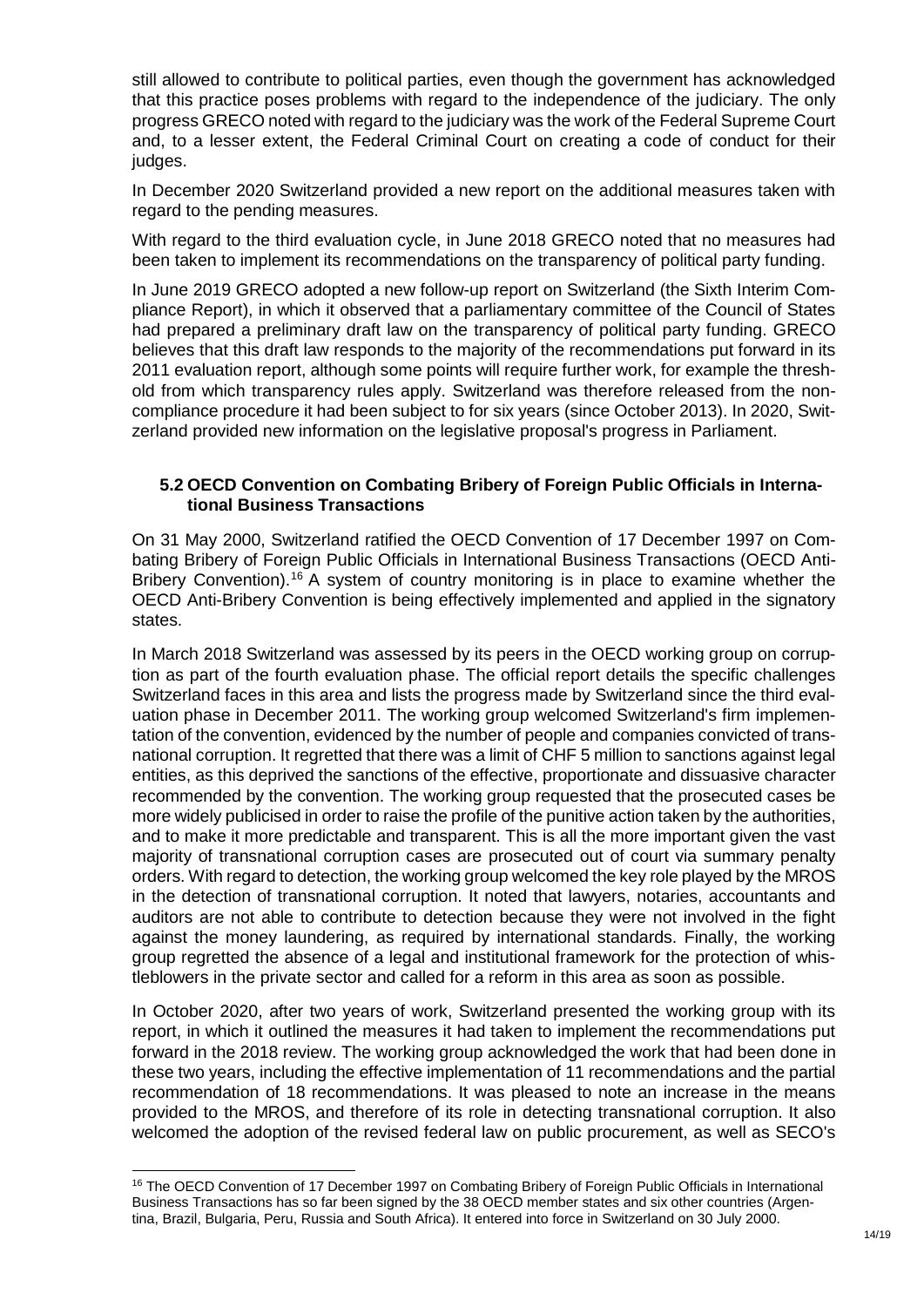efforts to raise awareness among businesses of the bribery of foreign public officials. Based on the fact that 17 recommendations remained unimplemented, though, the working group believed that Switzerland had not made sufficient efforts. It regretted that Switzerland had failed to introduce a number of important reforms relating to the maximum fine applicable to legal entities, the protection of whistleblowers, conditions for those entitled to judicial mutual assistance, and accounting standards. It also regretted that the authorities did not follow up on a number of recommendations inviting them to define a particular concept more clearly (for example the notion of 'defective organisation', which allows for companies to be made liable) or improve the organisation of a practice (such as self-reporting or invoking extenuating circumstances when determining sanctions) in order to facilitate the implementation of the convention.

# <span id="page-14-0"></span>**5.3 UNCAC (United Nations Convention against Corruption)**

Switzerland ratified the United Nations Convention against Corruption (UNCAC) on 24 September 2009. It is the only universal anti-corruption instrument and has been signed by 187 contracting states. The UNCAC has broad thematic scope, containing provisions on Preventive measures (Chapter II), Criminalisation and law enforcement (Chapter III), International cooperation (Chapter IV) and Asset recovery (Chapter V).

The eighth session of the Conference of the States Parties (COSP) to the United Nations Convention against Corruption took place on 16-20 December 2019 in Abu Dhabi in the United Arab Emirates. The Swiss delegation focused on negotiations on asset recovery and co-sponsored two resolutions, one on the UNCAC review mechanism (with Israel) and one on the role of parliaments in the fight against corruption (with Pakistan). The Swiss delegation also used a brochure to draw attention to the contributions of Switzerland's development cooperation to the prevention of corruption.

It is in Switzerland's interest – not least in view of emerging trading partners in Asia, Africa and Latin America – that UNCAC standards are applied as widely and extensively as possible. Switzerland therefore supports the UNCAC review mechanism and was particularly committed to ensuring that the recommendations arising from the country reviews were evaluated and used as a basis for concrete reforms and improvements. In the preparatory process for the UN special session on corruption (4–6 June 2021), Switzerland focused strongly on the UNCAC and argued for recommendations to be as evidence-based as possible.

The second UNCAC review cycle in 2020–21 will examine whether Switzerland has fully and correctly implemented Chapter II (Preventive measures) and Chapter V (Asset recovery). Bangladesh and Sweden were chosen by lot as evaluators from among the states parties. As a first step, Switzerland submitted its self-survey on time and in full in September 2020. The next step will comprise an initial conference call involving all stakeholders, and the country visit to Switzerland by the evaluators. If possible, Switzerland aims to facilitate an in-person country visit, although this decision ultimately rests with the state party under review.

In its role as an evaluator in the second review cycle, Switzerland will work with South Africa on the evaluation of Malta and with Gambia on the evaluation of Benin. Only the final report is outstanding for Malta's country review; for the evaluation of Benin, the country visit has been pending for some time because of delays related to COVID-19.

# <span id="page-14-1"></span>**5.4 Switzerland's other activities at the international level**

### G20 Anti-Corruption Working Group

Switzerland was again invited by the chair of the G20 to participate in the G20 Anti-Corruption Working Group (ACWG) in the period 2018–20. In the fight against corruption, the G20 leads by example. The ACWG is continually developing new (legally non-binding) standards that the group's members (but not its guests) are responsible for implementing. During the reporting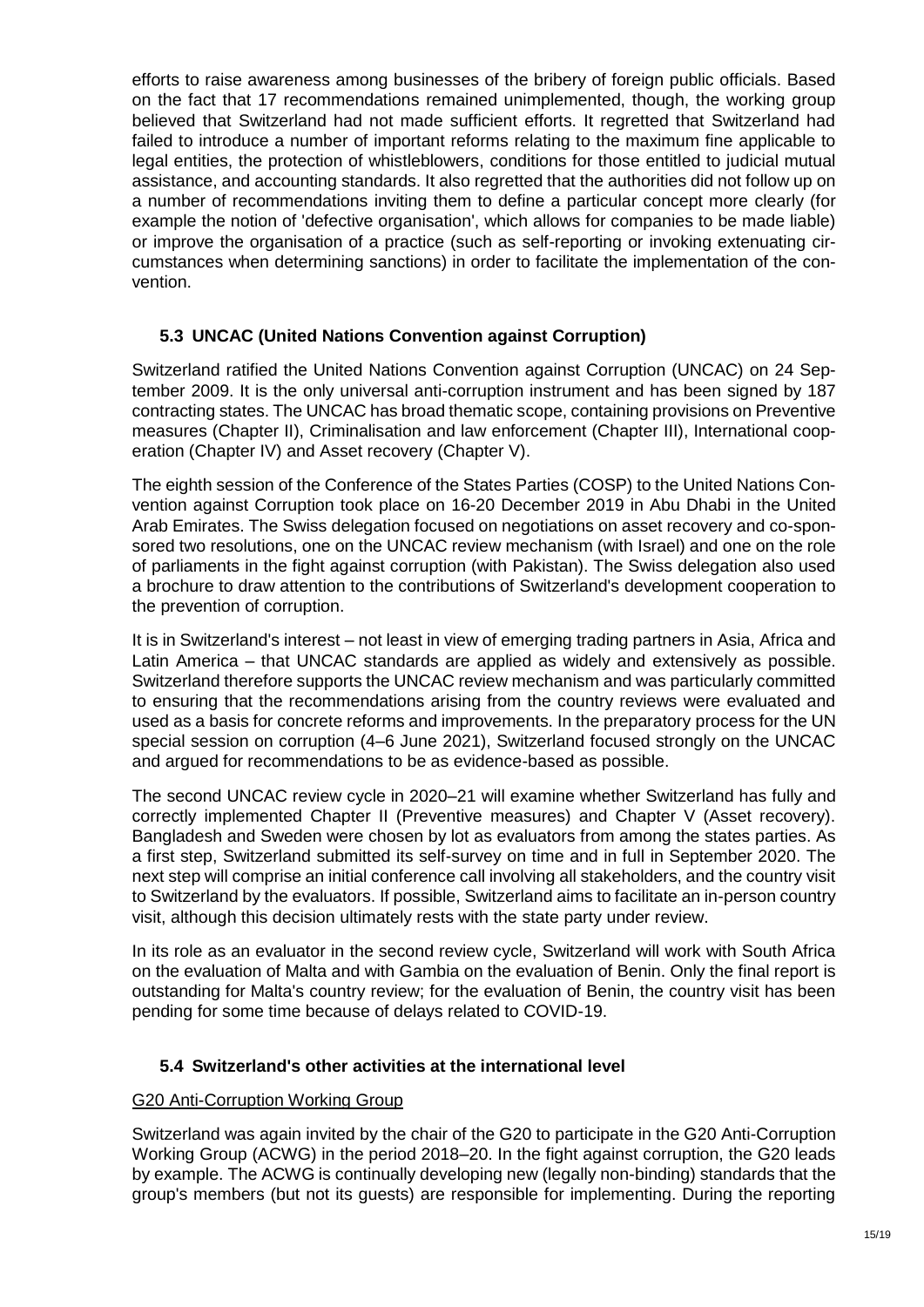period, the G20 agreed on principles<sup>17</sup> for dealing with conflicts of interest, protecting whistleblowers, and developing national anti-corruption strategies. The new standards focused on issues such as corruption in state-owned companies, in privatisation, and in public-private partnerships. The ACWG also dealt extensively with the risk of corruption in infrastructure development and in government pandemic response programmes. Switzerland was once again able to present its procedure for returning the proceeds of corruption; in October 2020 it also participated in the G20's first ministerial meeting on corruption.

### Addis Ababa Process

The second international meeting of experts, focusing on asset recovery as a contribution to development financing, took place in Addis Ababa in May 2019. The meeting was funded by Switzerland and carried out by the UN. The aim of the meeting was to discuss successful approaches and restitutions, and to develop guidance and recommendations on best practices for returning assets. More than 80 experts from the north and south hemispheres participated, as well as representatives from international organisations. Despite the continuing divergences of opinion between the states making requests and the states receiving them, it was possible to adopt a final report containing extensive recommendations for establishing best practices.

#### Restitution instruments

-

During the reporting period, Switzerland signed a number of restitution instruments which have been incorporated into its anti-corruption work. In July 2018 Switzerland signed a memorandum of understanding with Kenya, the United Kingdom and Jersey (*Framework for the Return of Assets from Corruption and Crime in Kenya*) that provides a framework for the repatriation of stolen assets from partner states to Kenya. In January 2020 Switzerland signed a trilateral agreement with Turkmenistan and the United Nations Development Programme (UNDP) that provided for the return of around USD 1.3 million to Turkmenistan. In September 2020 it signed a memorandum of understanding with Uzbekistan that set out the principles and steps for returning confiscated assets. Finally, in December 2020 it signed a trilateral agreement with Peru and Luxembourg, returning around USD 16.3 million to Peru that will be used to fund Peruvian projects to strengthen the rule of law and combat corruption.

### International Partnership Against Corruption in Sport

Switzerland is home to many international sports associations. It therefore has a strong interest in combating corruption in this part of the private sector, which is the subject of intense media scrutiny. Since December 2017 it has been actively involved in the International Partnership Against Corruption in Sport (IPACS). The governments of ten countries as well as international organisations, the International Olympic Committee and international sports associations work together within the framework of IPACS to develop recommendations on topics such as the selection of venues for major sporting events and the general good governance of sports associations. In doing so they promote reform efforts within sports associations without jeopardising their traditional autonomy. IPACS dates back to the London Anti-Corruption Summit in May 2016; in November 2020 the initiative gave itself a clearer structure but no fixed legal form.

<sup>&</sup>lt;sup>17</sup> High-Level Principles. The texts of the principles adopted can be viewed on the following website: [https://www.bmjv.de/DE/Themen/G20/G20\\_node.html](https://www.bmjv.de/DE/Themen/G20/G20_node.html)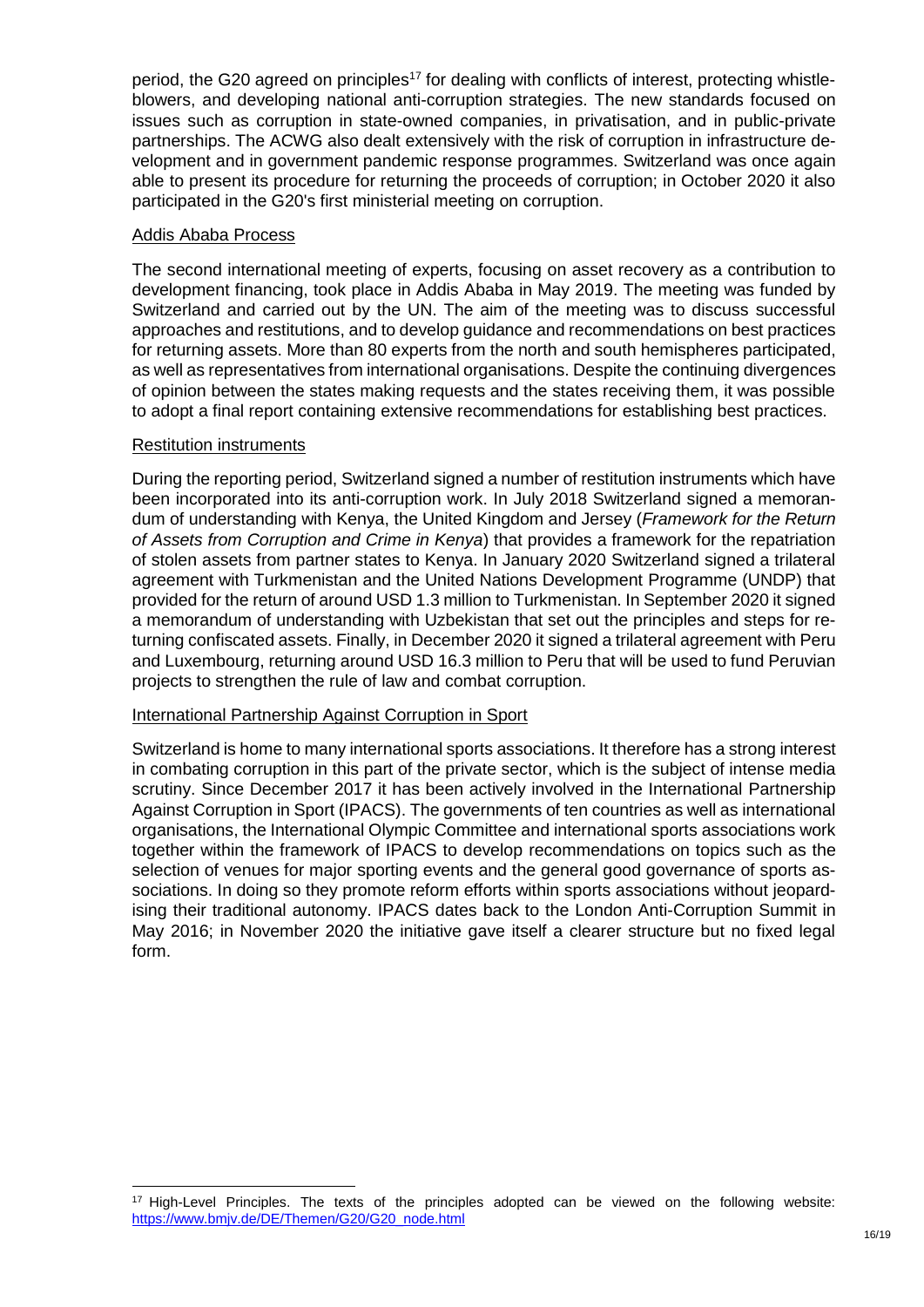### <span id="page-16-0"></span>**6. Summary and outlook**

With the development and adoption of the Federal Council's Anti-Corruption Strategy 2021– 24, the IDWG on Combating Corruption fulfilled a fundamental part of its mandate for the reporting period and reached a significant milestone in the fight against corruption in Switzerland. The focus will now turn to the implementation of the strategy, which the IDWG will monitor and support. The IDWG will provide detailed information on this implementation and monitoring process in its next activity report.

\*\*\*\*\*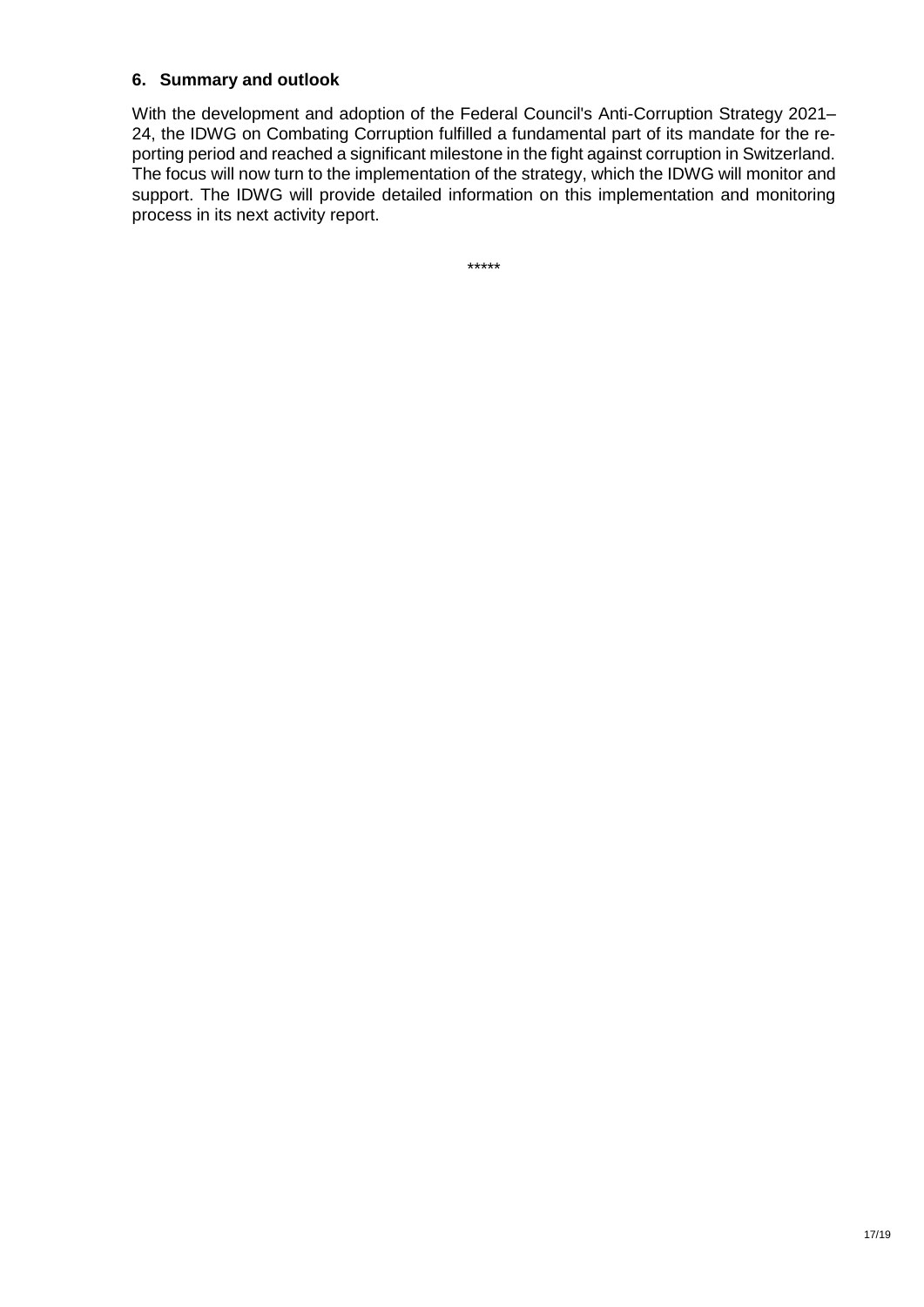### <span id="page-17-0"></span>Annex 1

### **Status of implementation of the IDWG core group's recommendations from its 2014–17 activity report**

In its 2011–13 activity report, the IDWG core group presented ten recommendations to strengthen Switzerland's anti-corruption framework. In the subsequent activity report for the period 2014–17, the implementation status of these recommendations was presented alongside five new recommendations. The current implementation status of these recommendations is outlined below.

### **Recommendation 1: Lists of projects and programmes to combat corruption**

*"The IDWG core group recommends that the SDC and SECO periodically update the existing lists of their projects and programmes to combat corruption and make these lists available to the public."*

The most recent update to the two lists of anti-corruption projects and programmes was in 2019. The lists are available on the websites of the [IDWG on Combating Corruption](https://www.eda.admin.ch/eda/en/fdfa/foreign-policy/financial-centre-economy/corruption/working-group-combating-corruption/korruptionsbekaempfung-entwicklungszusammenarbeit.html) and of the [SDC.](https://www.eda.admin.ch/deza/en/home/themes-sdc/state-economic-reforms/corruption.html)

### **Recommendation 2: Focusing on at-risk groups and activities**

*"The IDWG core group recommends taking measures to increase awareness within specific at-risk groups and activities at the Federal Administration."*

Under Measure 6 of the Federal Council's Anti-Corruption Strategy 2021–24, the IDWG on Combating Corruption is tasked with developing guidelines for identifying the roles within the Federal Administration most exposed to the risk of corruption. Awareness-raising measures can then be targeted specifically at these roles.

### **Recommendation 3: Raising awareness among SMEs**

*"The IDWG core group recommends that SECO continue its measures to build awareness among SMEs of the risks of corruption when doing business abroad."*

SECO also worked during the reporting period to raise awareness among SMEs about the risks of corruption when doing business abroad – including during the 2020 pandemic year. For more on this, please refer to section [4.6](#page-12-3) in the present activity report, 'Raising awareness in the private sector'.

### **Recommendation 4: Personnel continuity of the IDWG secretariat**

*"The IDWG core group recommends that the FDFA ensure personnel continuity at the secretariat of the IDWG on Combating Corruption."*

Recommendation 4 was implemented in such a way that the position of the IDWG secretary, formerly a two-year role, was converted by the FDFA into a permanent contractual relationship as of April 2018.

### **Recommendation 5: Development of strategic and operational objectives**

*"The core group recommends that the Federal Council give a mandate to the IDWG on Combating Corruption to formulate strategic and operational objectives to prevent and combat corruption at the federal level."*

For more on this, please refer to section [4.1](#page-8-3) in the present activity report, 'The Federal Council's Anti-Corruption Strategy 2021–24'.